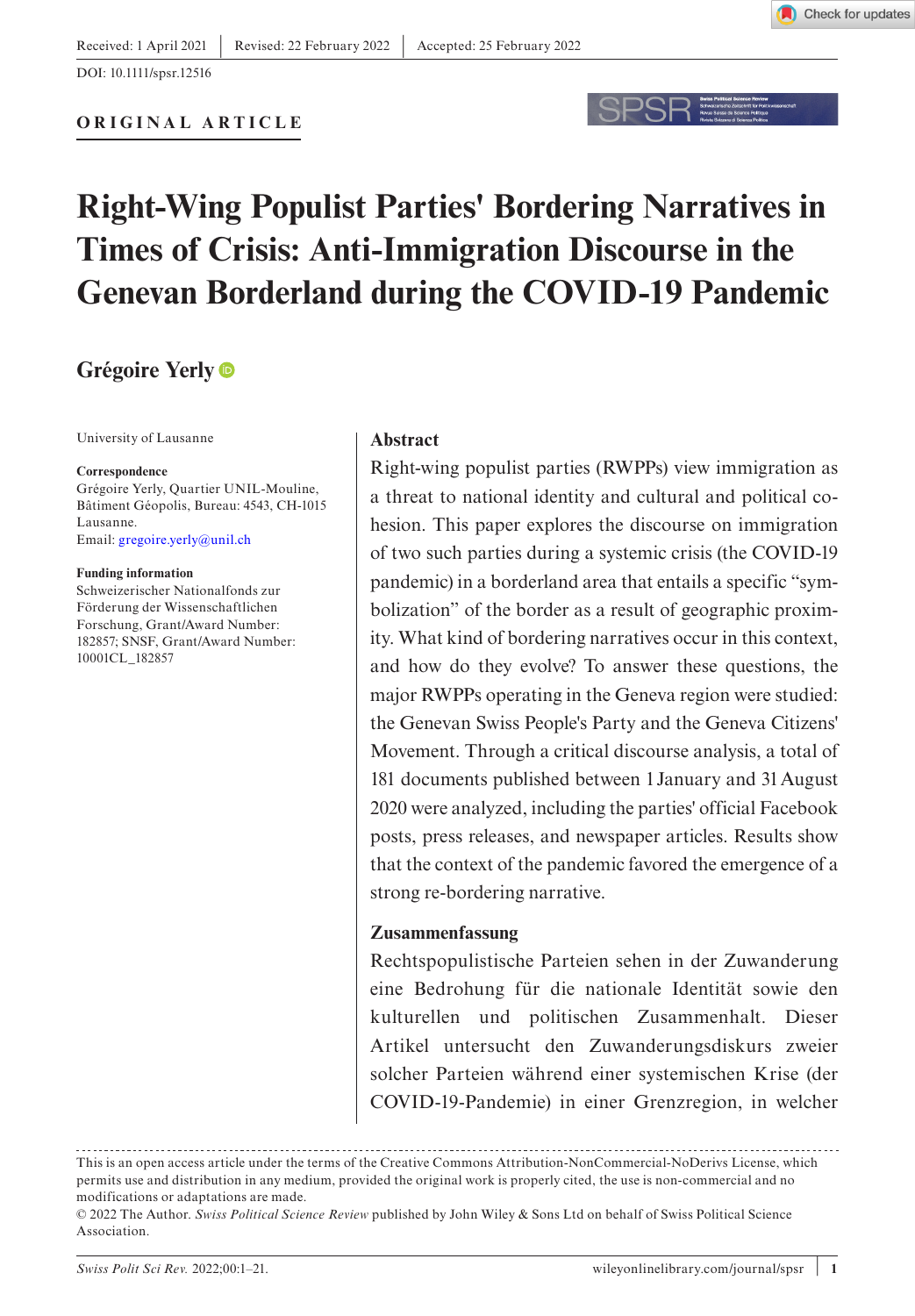die Landesgrenze aufgrund der geografischen Nähe eine spezifische "Symbolisierung" erfährt. Welche Art von Grenznarrativen treten in diesem Kontext auf und wie verändern sie sich im Laufe der Zeit? Zur Beantwortung dieser Fragen wurden die beiden wichtigsten rechtspopulistischen Parteien in der Region Genf untersucht: die Genfer Sektion der Schweizerischen Volkspartei und die Genfer Bürgerbewegung. Mittels kritischer Diskursanalyse wurden insgesamt 181 Dokumente analysiert, welche zwischen dem 1. Januar und 31. August 2020 veröffentlicht wurden – darunter befinden sich offizielle Facebook-Posts, Pressemitteilungen und Zeitungsartikel der Parteien. Die Ergebnisse zeigen, dass der Pandemie-Kontext die Entstehung eines ausgeprägten Grenzverstärkung-Narrativs begünstigt hat.

## **Résumé**

Les partis populistes de droite considèrent l'immigration comme une menace pour l'identité nationale et la cohésion culturelle et politique d'un pays. Cet article étudie le discours sur l'immigration de deux de ces partis durant une crise systémique (celle du COVID-19) et dans une région frontalière qui entraîne une "symbolisation" spécifique de la frontière en raison d'une proximité géographique accrue. Quels types de discours sur les frontières émergent dans ce contexte et comment évoluent-ils au fil du temps? Deux partis de la région de Genève ont été sélectionnés pour y répondre: l'Union Démocratique du Centre de Genève et le Mouvement Citoyens Genevois. En se basant sur la critical discourse analysis, l'analyse inclut 181 articles de sources hétérogènes depuis le 1<sup>er</sup> janvier jusqu'au 31 août 2020: posts Facebook, communiqués de presse et articles de journaux. Les résultats montrent que la pandémie du COVID-19 a favorisé l'émergence d'un discours de refrontiérisation radical.

#### **Riassunto**

I partiti populisti di destra considerano l'immigrazione come una minaccia all'identità nazionale e alla coesione culturale e politica. Questo articolo esplora il discorso sull'immigrazione di due di questi partiti durante una crisi sistemica (la pandemia di COVID-19) in un'area di

**2**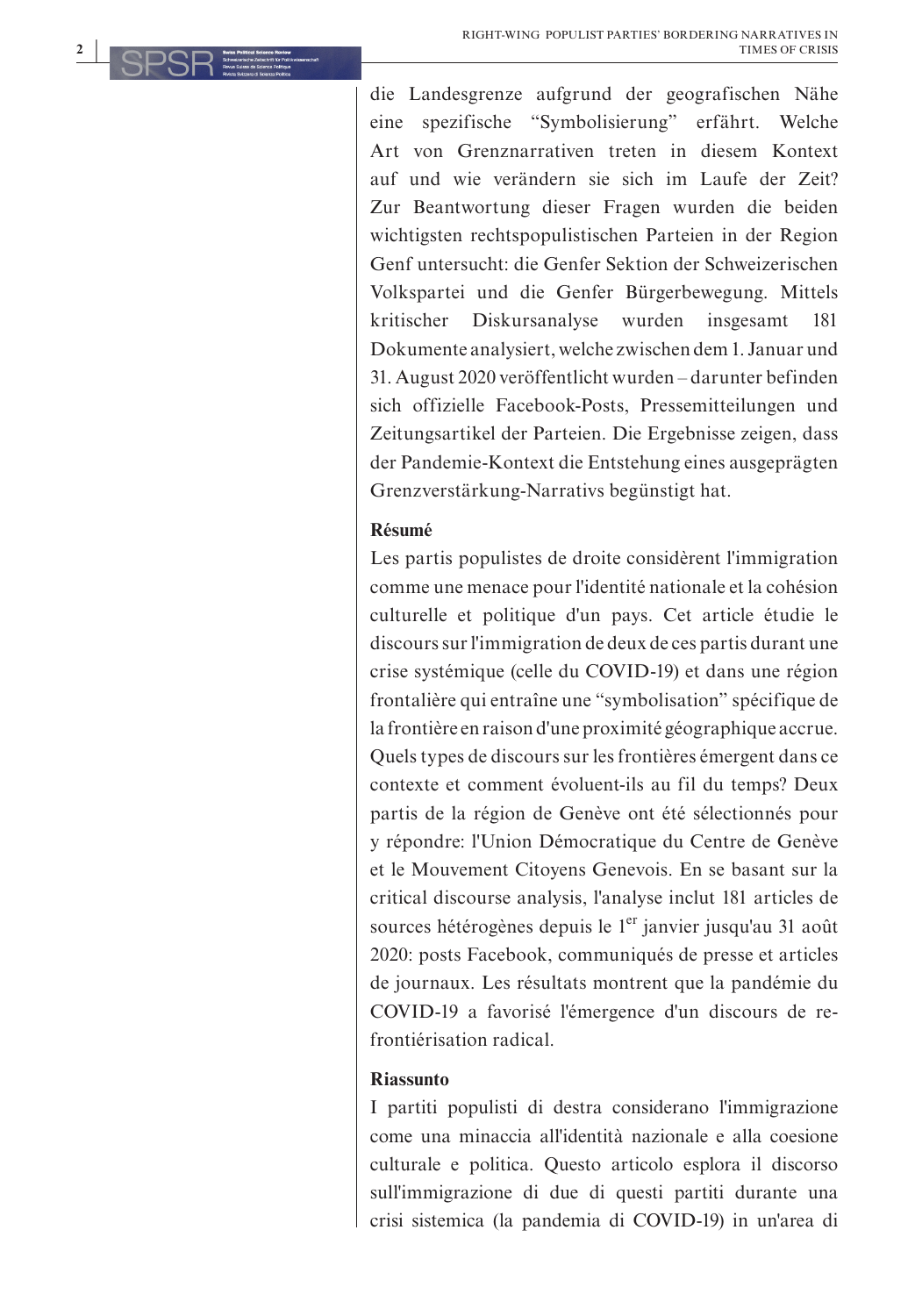confine che, a causa della vicinanza geografica col confine, ne comporta una diversa "simbolizzazione". Che tipo di narrazioni sul confine vengono prodotte in quello contesto e come si evolvono nel tempo? Per rispondere a queste domande sono stati studiati i due principali partiti populisti di destra della regione di Ginevra: l'Unione Democratica di Centro di Ginevra e il Movimento dei cittadini di Ginevra. Attraverso la critical discourse analysis, sono stati analizzati un totale di 181 documenti pubblicati tra il 1° gennaio e il 31 agosto 2020: post ufficiali su Facebook, comunicati stampa e articoli di giornale. I risultati mostrano che il contesto della pandemia ha favorito l'emergere di discorsi che promuovono il rafforzamento delle frontiere.

#### **KEYWORDS**

Anti-Immigration Discourse, Bordering Narratives, Borderland Area, COVID-19, Right-Wing Populism

## **INTRODUCTION**

There is a consensus in the literature that right-wing populist parties (RWPPs) often regard immigration as a threat to both national identity and the cultural and political cohesion of their country (among others, see Betz, [1994;](#page-17-0) Norris & Inglehart, [2019](#page-19-0); Skenderovic, [2007](#page-19-1); Wodak, [2015\)](#page-19-2). But how do these parties position themselves against immigration, and which argumentation strategies do they use? While scholars already examined these questions (among others, see Krzyżanowski, [2020;](#page-18-0) Wodak et al., [2013](#page-20-0)), this paper specifically explores the right-wing populist discourse on immigration in a borderland area during the COVID-19 pandemic. In this context, stronger border controls provided new opportunities for RWPPs to address border issues.

So far, a limited number of studies focused on the discourse of RWPPs in borderland areas, and the literature on right-wing populism overlooked the issue of the politicization of borders. The goal of this research is to fill these gaps and shed light on the symbolic construction of the border – the so called bordering narratives – in RWPPs' discourse on immigration in a context of crisis, which allows them to dramatize outside threats (Brubaker, [2017\)](#page-18-1). Indeed, a specific symbolization  $-i.e.,$  the contextual meaning or mental image that is given to an object (see Chandler, [2002](#page-18-2)) – of the border is inherent in any right-wing populist discourse: this symbolization clearly distinguishes between the inside and the outside – "us" and "them" – and allows RWPPs to imagine the nation as a symbol of sovereignty by relying on notions such as protection, control, and differentiation (Hamman, [2013](#page-18-3)).

Against this backdrop, the article raises two questions: Which bordering narratives were found in the anti-immigration discourse of RWPPs in a borderland area in a time of crisis? How did those bordering narratives evolve during and after the partial closure of state borders as a result of the pandemic? While some previous studies highlighted the ambivalent discourse of RWPPs regarding bordering narratives (see Biancalana & Mazzoleni, [2020;](#page-17-1) Lamour & Varga, [2020;](#page-18-4) Mazzoleni & Mueller, [2017\)](#page-19-3), I will explore if this ambivalence also applies in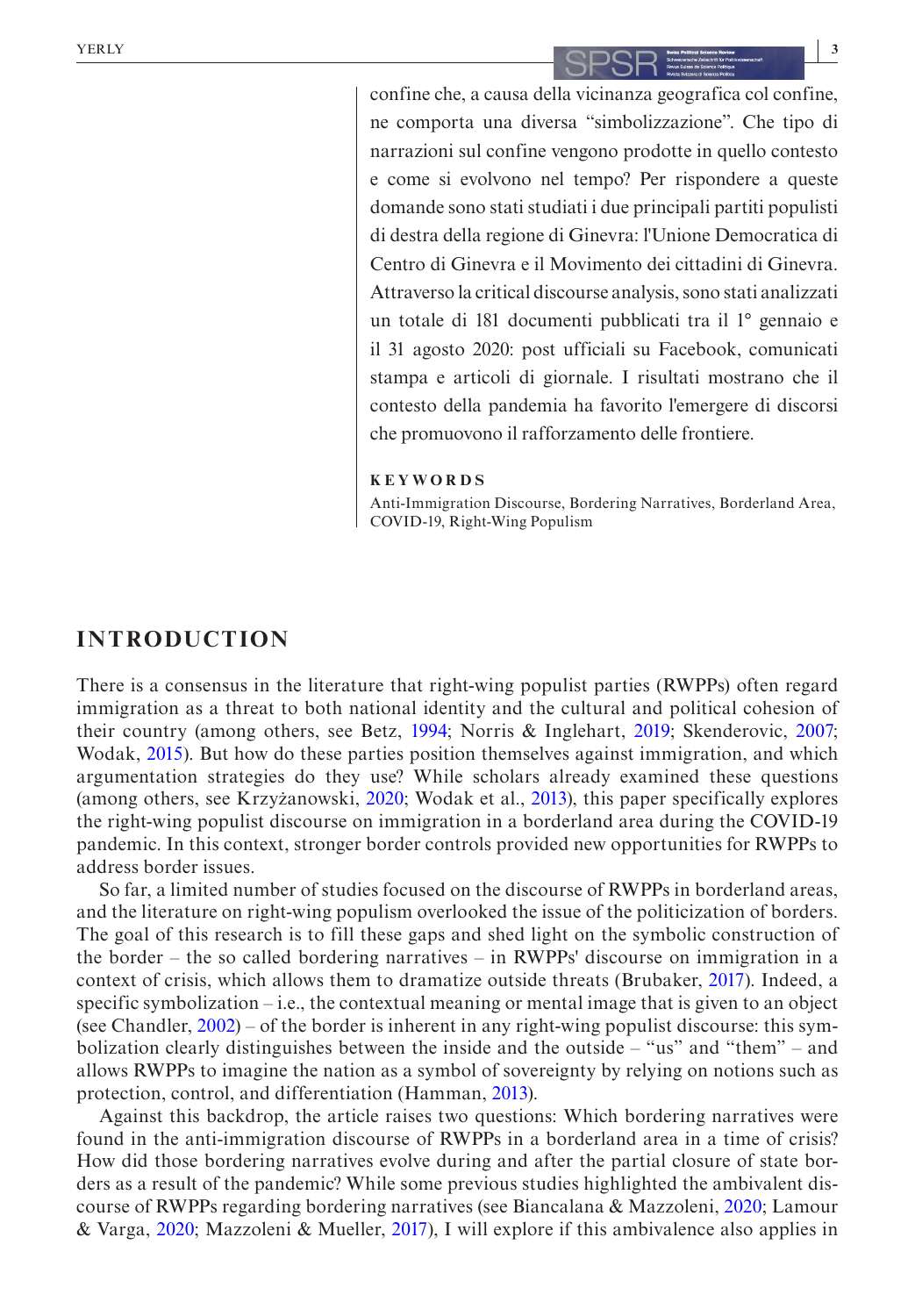the temporal and spatial context of the COVID-19 pandemic. In these studies, the border is conceptualized as an ambivalent discursive resource used by RWPPs to promote, depending on contextual opportunities and constraints, either the opening or the closing of state borders. In the former case, border corresponds to a space of exchange and integration (de-bordering narrative), while in the latter, it is seen as a barrier to prevent immigration and cross-border movements (re-bordering narrative).

From a spatial point of view, focusing on the Genevan borderland is of particular interest since the region has Switzerland's highest influx of cross-border workers. The Genevan cross-border area is characterized by a strong and increasing socioeconomic interdependence, due to a great transborder mobility of people, goods, capital, and services. Consequently, it represents a fertile ground for RWPPs to engage with issues such as immigration and borders. In addition, the canton Geneva holds a long-standing legacy of right-wing populist politicization concerning immigration and border issues (D'Amato & Skenderovic, [2009](#page-18-5)).

From a temporal point of view, the COVID-19 pandemic crisis offered RWPPs a major opportunity to mobilize against transnational flows and in favor of spatial aspects of identity (Bobba & Hubé, [2021](#page-18-6)). In this regard, the pandemic served as a context-specific break by generating instability and uncertainty from economic, political, social, and cultural points of view (see Hay, [1999](#page-18-7)). This context greatly influenced border-related issues, with the partial closure of state borders and the resulting resurgence of border controls. It also led to a re-legitimization of borders through mental re-bordering processes linked to lockdowns and, more generally, isolation (Usher et al., [2020](#page-19-4)). Accordingly, I expect that these specific spatial and temporal contexts are prone to foster a radicalized right-wing populist re-bordering narrative – i.e. a discourse focusing on the border's function as a barrier (Häkli, [2008](#page-18-8)).

In this article, I explore right-wing populist discourse using a critical discourse analysis (CDA) and specifically the discourse historical approach (DHA), which focuses on sociopolitical and historical contextualities (Rheindorf & Wodak, [2018](#page-19-5)). This approach allows to identify context-specific *topoi* – or argumentation strategies – related to immigration issues. I examine argumentation strategies in the discourse of the two major RWPPs in the Genevan borderland area in Switzerland: the Genevan Swiss People's Party (the cantonal branch of the national Swiss People's Party, or SVP) and the Geneva Citizens' Movement (MCG). I collected 181 articles from heterogeneous sources published between 1 January and 31 August 2020: the parties' official Facebook posts, press releases, and newspaper articles.

The contribution is structured as follows: Section 2 focuses on the relationship between right-wing populist discourse and borders. A constructivist approach allows to examine RWPPs' discourses and the symbolic meanings attached to borders. Section 3 presents the context in which the discourse is produced, namely the Genevan borderland area and the two RWPPs selected for the analysis. Section 4 displays both parties' most relevant argumentation strategies. The conclusion summarizes the results of the analysis and presents insights for future research.

## **RIGHT-W ING POPU LISM, BORDERS, A N D M IGRATION: A MAGNETIC NEXUS**

The literature agrees that RWPPs tend to express nativist and conservative values that bring forth an exclusionary vision of the nation (among others, see Betz, [1994](#page-17-0); Norris & Inglehart, [2019](#page-19-0); Skenderovic, [2007;](#page-19-1) Wodak, [2015\)](#page-19-2), conceptualized as an "imagined community" (Anderson, [2006\)](#page-17-2). In a Manichean outlook, RWPPs represent the people as a homogeneous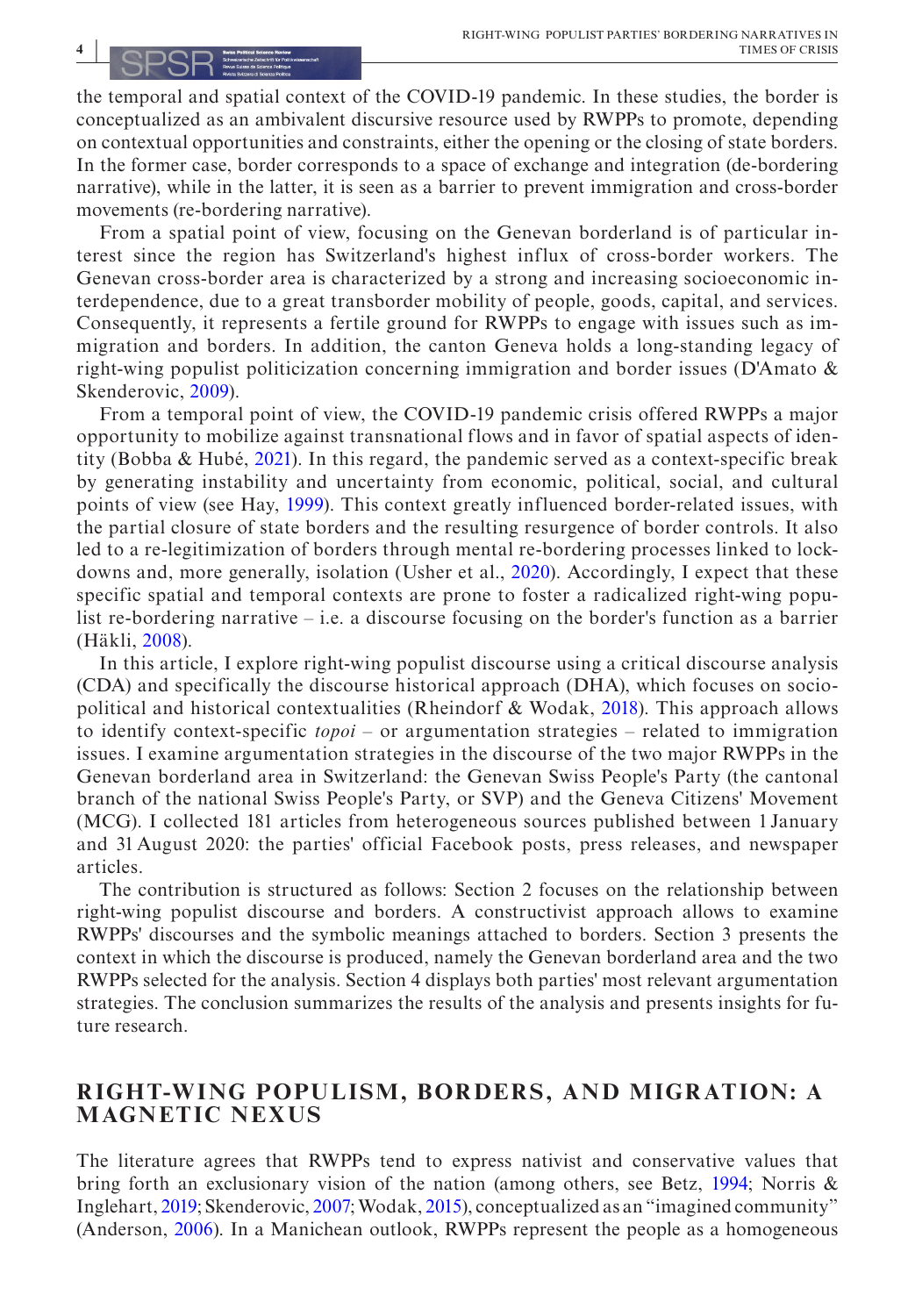The essentialization of a homogeneous community is favored by a model of territorial statehood that reifies the nation and promotes identity politics (Agnew, [2008\)](#page-17-3). Using a Westphalian notion of sovereignty and its organization of space, this territorial logic makes the nation-state the main reality for people (Laine, [2016](#page-18-10)). Borders play a fundamental role in this process, as the essentialization of the nation-state favors a normative vision of the border which is perceived as a tool of defense. The nation-state is thus seen as a major source of political, cultural, and social identity, and territories are central to processes of inclusion and exclusion (Agnew, [1994](#page-17-4); Paasi, [2013](#page-19-7); Scott, [2015\)](#page-19-8). In this view, borders are dividing lines linked with state-centered nations and ethnocultural areas (Balibar, [2002](#page-17-5)).

The next section aims to show how this essentialization of a homogeneous community and the resulting symbolic construction of the border can be detected in RWPPs' discourse.

#### **The discourse as framework**

From a constructivist perspective, discourse can be defined as a socially constituted and constitutive semiotic practice that can create, reproduce, or change social reality (Reisigl, [2017](#page-19-9)) and construct symbolic, ideological, political, and social meanings (Berger & Luckmann, [1991](#page-17-6)). This perspective helps us explore the link between right-wing populism and borders by analyzing how the RWPPs' anti-immigration discourse contributes to a symbolic construction of the border.

On the one hand, populism is a chameleon-like phenomenon that includes a strategy for government, a political and performative style, and a set of ideas and political discourses (De la Torre & Mazzoleni, [2019;](#page-18-11) Taggart, [2000;](#page-19-6) Wirth et al., [2016\)](#page-19-10). For the aim of this research, populism in general, and its right-wing form in particular, are understood as both a political style and a discursive framework. The former represents a discourse that appeals to racial or ethnic prejudices, as well as various kinds of ideologies (Canovan, [1981](#page-18-12); Taguieff, [2002](#page-19-11)), while the latter represents the reproduction of political imaginaries – through the discursive construction of in-groups and out-groups – within a Manichean perspective (Aslanidis, [2016;](#page-17-7) Laclau, [2005\)](#page-18-13).

On the other hand, discourse is important for the construction of the border. RWPPs symbolize and reify the border in order to perpetuate its categorical and normative function of differential inclusion. Migration is a defining force in the production of borders through processes such as the control over the flow of people (Casas-Cortes et al., [2015;](#page-18-14) Rheindorf & Wodak, [2020](#page-19-12)). This is clear in the concept of moralization of bordering, defined as the exclusion of a group of people through a narrative of deservingness, namely "following the principle that some people do not deserve to be treated equally or in the way we (the host society) treat human beings" (Vollmer, [2017](#page-19-13): 4).

From a normative perspective, borders serve practical purposes such as regulating political, social, and economic activities. However, they can also be seen as social constructs created by discursive processes (Bauder, [2011](#page-17-8); Diener & Hagen, [2017](#page-18-15); Kolossov, [2005;](#page-18-16) Paasi, [1999](#page-19-14); Scott, [2012](#page-19-15); Sohn & Scott, [2020\)](#page-19-16). By using discourse to produce socio-political meanings, political parties can give them symbolic interpretations (Anderson & O'Dowd, [1999](#page-17-9); Bialasiewicz, [2011;](#page-17-10) Lamont & Molnár, [2002;](#page-18-17) Mazzoleni & Mueller, [2017](#page-19-3)). In this regard, Scott [\(2015](#page-19-8): 31) proposed the concept of bordering, which illustrates "the everyday construction of a border, for example through political discourses and institutions, media representations, school textbooks, stereotypes and everyday forms of transnationalism."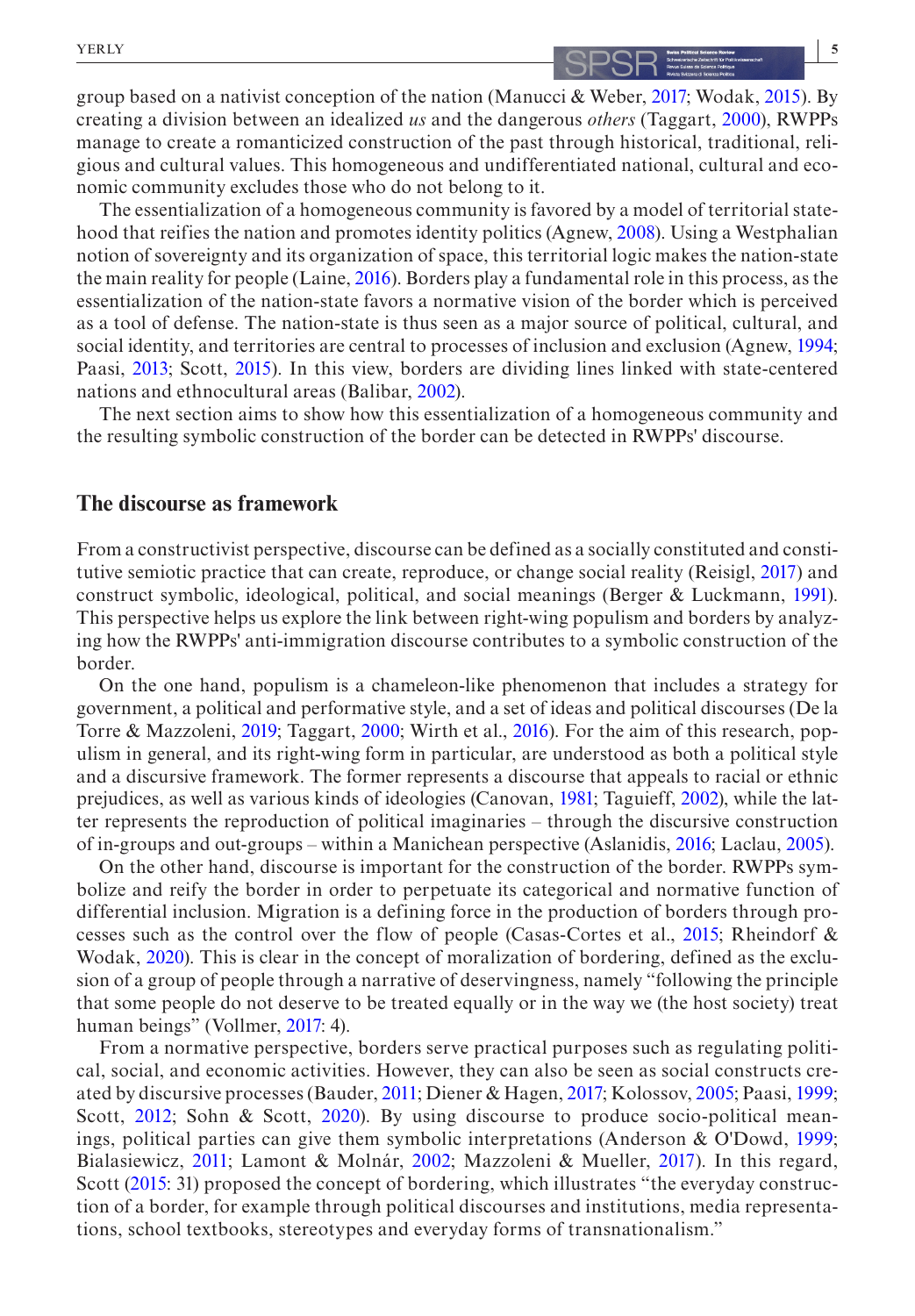## **6 |**

Some scholars argued that the ambivalent discourse on borders oscillates between de-bordering and re-bordering narratives (among others, see Biancalana & Mazzoleni, [2020](#page-17-1); Lamour & Varga, [2020](#page-18-4); Mazzoleni & Mueller, [2017\)](#page-19-3). The former defines the loss of state borders' structuring capacity (Paasi, [2002](#page-19-17)), while the latter defines the re-emergence of the border's function as a barrier (Häkli, [2008](#page-18-8)). In this article, I define bordering narratives as a set of discourses used to construct socio-political issues as an aspect of everyday life (De Fina, [2018](#page-18-18)). Bordering narratives can help us understand how RWPPs mobilize discourse and use borders to defend their political interests (Casaglia et al., [2020](#page-18-19)).

The next section aims to show why borderland areas are interesting cases for the study of bordering narratives. Because of their geographical proximity with the border and their transnational dynamics, borderland areas represent specific locations where RWPPs contribute to construct the border discursively and symbolically.

#### **Borderland areas and transnational dynamics**

As a result of geographical proximity, borderland areas entail a specific symbolization of the border, which creates new political ontologies, especially through cross-border cooperation and political and symbolic belonging (Johnson et al., [2011](#page-18-20); Laine, [2016](#page-18-10)). Sohn and Scott [\(2020](#page-19-16): 21) underline that "the sense of the border is not the same for a whole nation or for a small group that is affected by it closely in its daily practices." In the same vein, Konrad et al. ([2018:](#page-18-21) 9) argue that the meaning of borders is distinctive for people living in the immediate context of a borderland: "borders mean different things to different people and those who can cross or inhabit the border gain a variety of insights about how the borders works and the impact that the border has on the lives of borderland residents, occasional border crossers, and those who do not cross".

As territories particularly affected by the flow of people, goods, capital, and services across borders, European borderland areas have been particularly affected by globalization and European integration over the past few decades (Jensen & Richardson, [2004](#page-18-22); Lamour, [2014](#page-18-23)). In such highly integrated areas, borders have become more permeable to transnational integration (Varol & Soylemez,  $2018$ ). Such integrated spaces can help us explore discourses in a context that goes beyond the nation-state and capture the complexity produced by transnational flows (Glick Schiller & Wimmer, [2002\)](#page-18-24). Furthermore, RWPPs are strongly mobilized in territorial constituencies where they can oppose a borderless Europe.

As RWPPs tend to exploit crises by exaggerating the porousness of borders (Brubaker, [2017\)](#page-18-1) and adapt their positions to the context (Pirro et al., [2018\)](#page-19-19), I hypothesize that the COVID-19 pandemic would lead to a strong re-bordering narrative by RWPPs: the latter would adopt a radical discourse on borders and migration by benefitting from the pandemic context. Moreover, this narrative would change according to the various phases of the pandemic (i.e., before, during, and after the partial closure of state borders) and to the particular features of the highly integrated Genevan borderland area.

## **A HIGHLY INTEGRATED CROSS-BORDER AREA**

The canton of Geneva shares 95% of its territorial border with France. Since 1973, a process of cross-border cooperation has been implemented between the canton of Geneva, the two neighboring French departments (Ain and Haute-Savoie), and the Swiss canton of Vaud. The political governance of the conurbation became effective in 2004 with the creation of a regional association. The territory of this cross-border cooperation covers  $2,000 \text{ km}^2$  and  $212$ communes.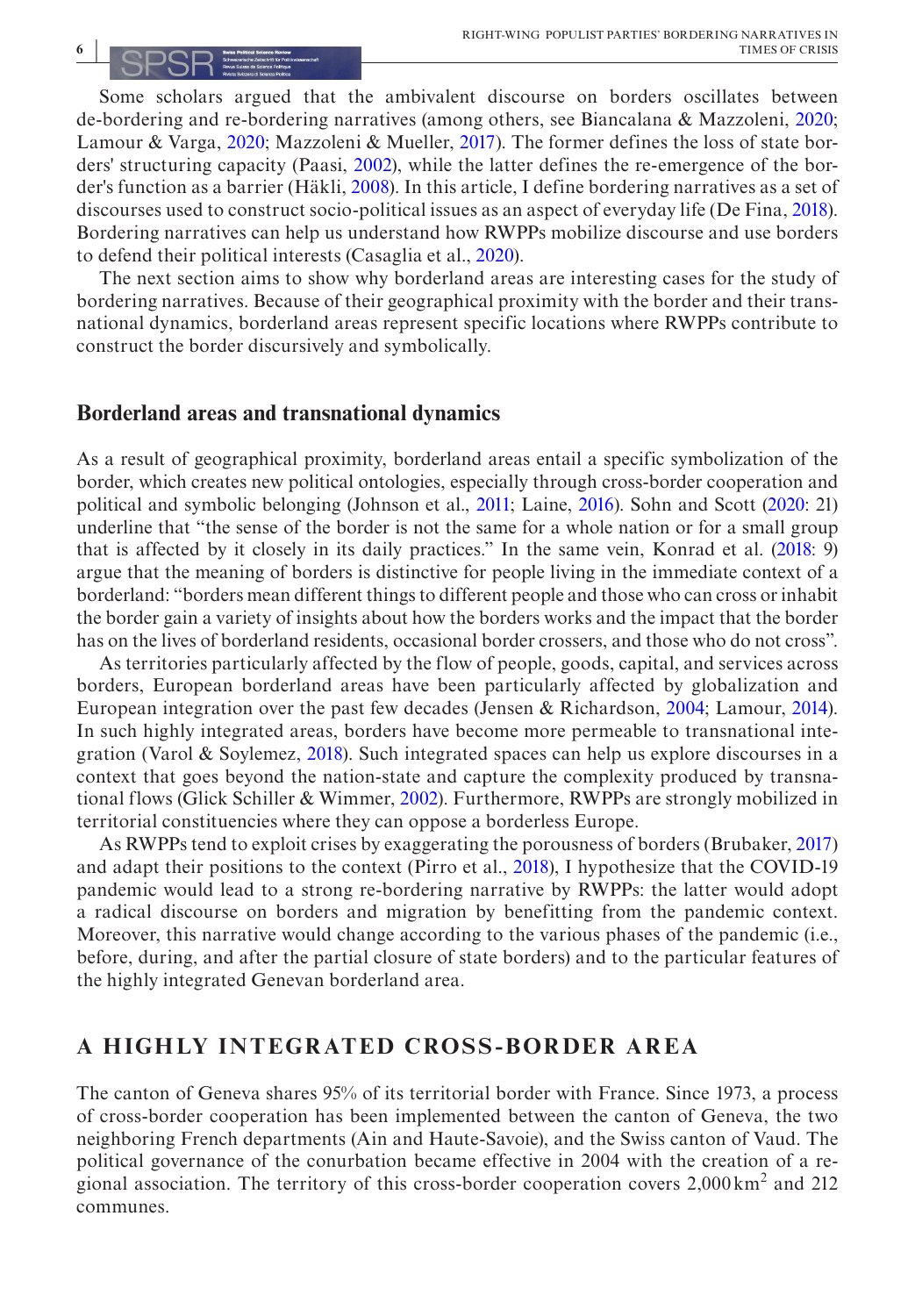## The application of the Agreement on the Free Movement of Persons (AFMP) between Switzerland and the EU in 2002 and Switzerland's entry into the Schengen Area in 2008 made it easier for EU citizens to live or work in Switzerland. This is especially relevant for the canton of Geneva, whose higher wages (compared with those on the other side of the border) attract many French cross-border employees. According to federal statistics, 91,182 French cross-border workers were employed in the canton of Geneva at the end of 2020 – the highest cross-border flow of all cross-border areas in Switzerland (FSO, [2021\)](#page-18-25). The main fields in which French cross-border workers are employed are the healthcare and social sectors; 13% of French cross-border workers have a job in either of these two sectors (OCSTAT, [2020\)](#page-19-20). At the end of 2017, 63% of the whole medical corps of the Geneva University Hospitals (HUG) was composed of cross-border workers from France (OTPS, [2019\)](#page-19-21). The Genevan cross-border area thus represents a strong and functional form of cross-border integration, having a high intensity of socioeconomic interdependence (Sohn et al., [2009\)](#page-19-22).

Two RWPPs operate on the Swiss side of this highly integrated cross-border area (Bernhard, [2017\)](#page-17-11): the Genevan Swiss People's Party (SVP) and the Geneva Citizens' Movement (MCG). The Genevan SVP is the cantonal branch of the national SVP. It was created in 1987 and won its first seats in the Genevan cantonal parliament and the lower chamber of the federal parliament in 2001 and 2003, respectively. The national SVP was created in 1971, based on issues like peasantry, militarism, anti-socialism, and anti-internationalism (Mazzoleni, [2008](#page-18-26)). In the 1990s it underwent a radical right-wing populist shift and started to mobilize against immigration and European integration, and to promote a liberal pro-business agenda and the protection of national integrity (Mazzoleni & Rossini, [2016\)](#page-19-23). In the 2019 federal elections, the national SVP was the strongest party in Switzerland with 25.6% of the total vote share. Similarly, the Genevan SVP focusses on making immigration controls stricter and prioritizing local employment. It furthermore blames the canton's growing number of immigrants for the rise in social costs and rents and the high unemployment rate.

The MCG was founded in 2005 and soon focused on cross-border issues. Its slogan, *Geneva and Genevans first*, summarizes its position on cross-border immigration especially from France. According to the party, French cross-border workers are the main cause of the canton's problems. In this regard, the MCG launched referenda on the protection of local employment (Bernhard, [2020\)](#page-17-12).

In the most recent cantonal elections (2018), the Genevan SVP obtained 7.3% (down from 10.3% in the 2013 cantonal elections), while the MCG obtained 9.4% of the total vote share (around 10 points less than in the 2013 elections). Thus, together they represent around 17% of the cantonal parliament, which shows that they are still a substantial political force in the canton despite their exclusionist ideological profiles.

This is not the first time the canton of Geneva has had popular RWPPs. Between the 1960s and 1990s, the RWPP *Vigilance* successfully operated in the canton mobilizing on issues such as the regulation of immigration and the fight against over-foreignization (D'Amato  $\&$ Skenderovic, [2009](#page-18-5)). Today, the canton faces high rates of unemployment and immigration, a lack of accommodation, an increase in rent, traffic congestion, and an increase in the number of cross-border workers. All of these are issues RWPPs typically use to blame immigrants and cross-border workers for social, political, economic, and cultural problems.

## **FIGHTING IMMIGRATION: EXPLORING ARGUMENTATION STRATEGIES**

This paper uses the critical discourse analysis (CDA) approach, which considers discourse as a form of social practice that regulates social structures (Fairclough & Wodak, [1997](#page-18-27)). CDA is considered an approach rather than a methodology *per se*: Stemming from a social-constructivist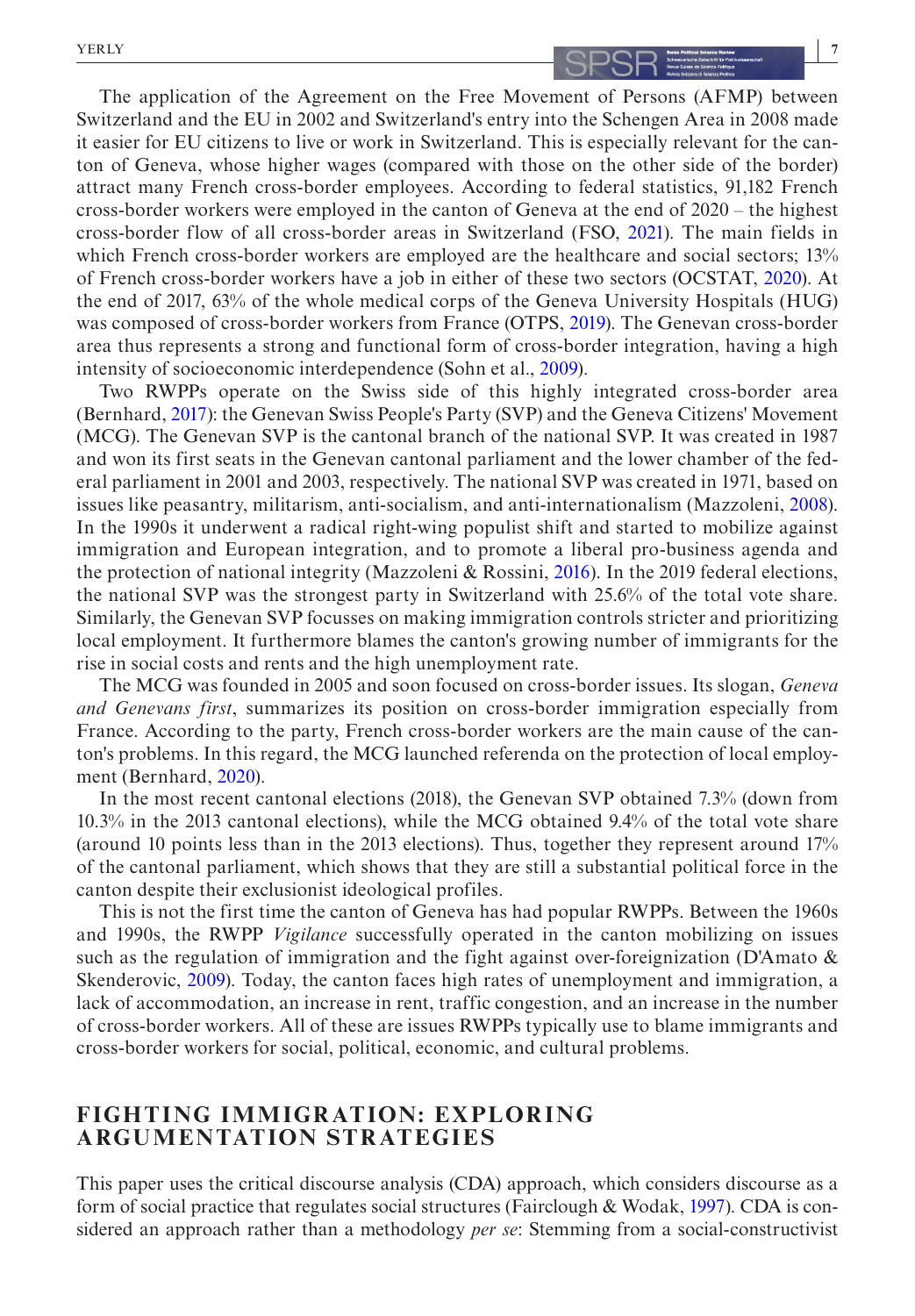perspective, it aims to analyze political discourse and explore how social and political problems are discursively constructed through a problem-oriented approach (Forchtner & Wodak, [2018](#page-18-28); Wodak & Meyer, [2015](#page-20-1)). In this regard, discourse represents, creates, reproduces, and changes social reality in specific social contexts (Reisigl, [2017](#page-19-9)). The discourse historical approach (DHA) is a prominent approach in the framework of the CDA and focuses on the historical and political dimensions of discourse. It helps to capture how discourse influences the political and social reality by emphasizing "the practice-related quality of discourses, the context dependence of discourses, and the constructed as well as the constitutive character of discourse" (Reisigl, [2017:](#page-19-9) 49).

Argumentation strategies are a core element of the DHA, and *topics* and *topoi* are devices used to explore political discourses by capturing justifications of exclusion. *Topics* summarize the most important themes in a discourse; they represent what discourse is about (Van Dijk, [1991](#page-19-24)). *Topoi* are used to justify political inclusion or exclusion. They are part of argumentation and justify the transition from arguments to the conclusion (Wodak, [2001\)](#page-20-2).

A total of 181 documents published between 1 January and 31 August 2020 were collected. The texts referred to migration and border issues: texts with at least one direct reference to migration (e.g., criticizing cross-border workers, economic/criminal migrants, agreements related to migration) or the border (e.g., border portrayed as too porous against COVID-19, the need to reinforce border controls for more security) were collected. Discourses relating to borders have been integrated because they are closely intertwined with migration issues.

The data comes from the direct communication of the two RWPPs, namely the parties' official journals (the Genevan SVP's cantonal journal and the MCG's journal, *Le Citoyen*), press releases (collected from the official party websites), and Facebook posts (*UDC Genève* and *MCG Officiel*). By combining traditional and social media, this heterogeneous selection of sources aims to offer insights into how social and political issues are represented. Social media were included because of their importance in the construction of everyday social discourses (Törnberg & Törnberg, [2016\)](#page-19-25). The coding was done with the software MAXQDA, which was used to identify inductively the *topics* and *topoi* in the data. MAXQDA was used to code each segment of text containing argumentation strategies relating to immigration and borders issues. Each segment can be coded with more than one *topic* and one *topos*. The first inductive coding was completed and subsequently controlled with a second reading of the data. Through MAXQDA, it is possible to identify the most-used combinations of *topics* and *topoi* and show the argumentation strategies that RWPPs used to construct specific bordering narratives during this period. The *topics* and *topoi* resulting from an inductive coding of the data body are presented in Tables [1](#page-8-0) and [2.](#page-8-1)

To capture the evolution of the discourse, three periods – related to the closure of borders – were identified within the timespan: 1 January–12 March (arrival of the pandemic); 13 March–15 June (partial closure of state borders); and 16 June–31 August (reopening of the border). The partial closure of the borders means that state borders were closed for everyone, except for people with a work permit in Switzerland (e.g., cross-border workers). Besides the outbreak of the pandemic and the closure of state borders, this period has been crucial in relation to a popular initiative (called "limitation initiative") launched by the national SVP and initially scheduled to be voted in Spring. This initiative aimed at ending the  $AFMP<sup>1</sup>$  $AFMP<sup>1</sup>$  $AFMP<sup>1</sup>$  making a point about the sovereignty of Switzerland against the EU regarding the regulation of immigration. In this sense, the pandemic and the resulting partial closure of state borders represented a substantial opportunity for RWPPs to argument in favor of the initiative, using the closure of state borders to support their claims of protection (Brubaker, [2017\)](#page-18-1). On 27 September 2020, the initiative was rejected by 61.7% of Swiss voters. In line with the strong socioeconomic interdependence of the Genevan cross-border area, it was rejected by 69% of voters in the canton Geneva. Indeed, looking at voting patterns on

<span id="page-7-0"></span><sup>1</sup>In case of acceptance, the initiative demanded that if no agreement can be negotiated between the Swiss national government and the EU within 12months, the AFMP must be unilaterally abolished.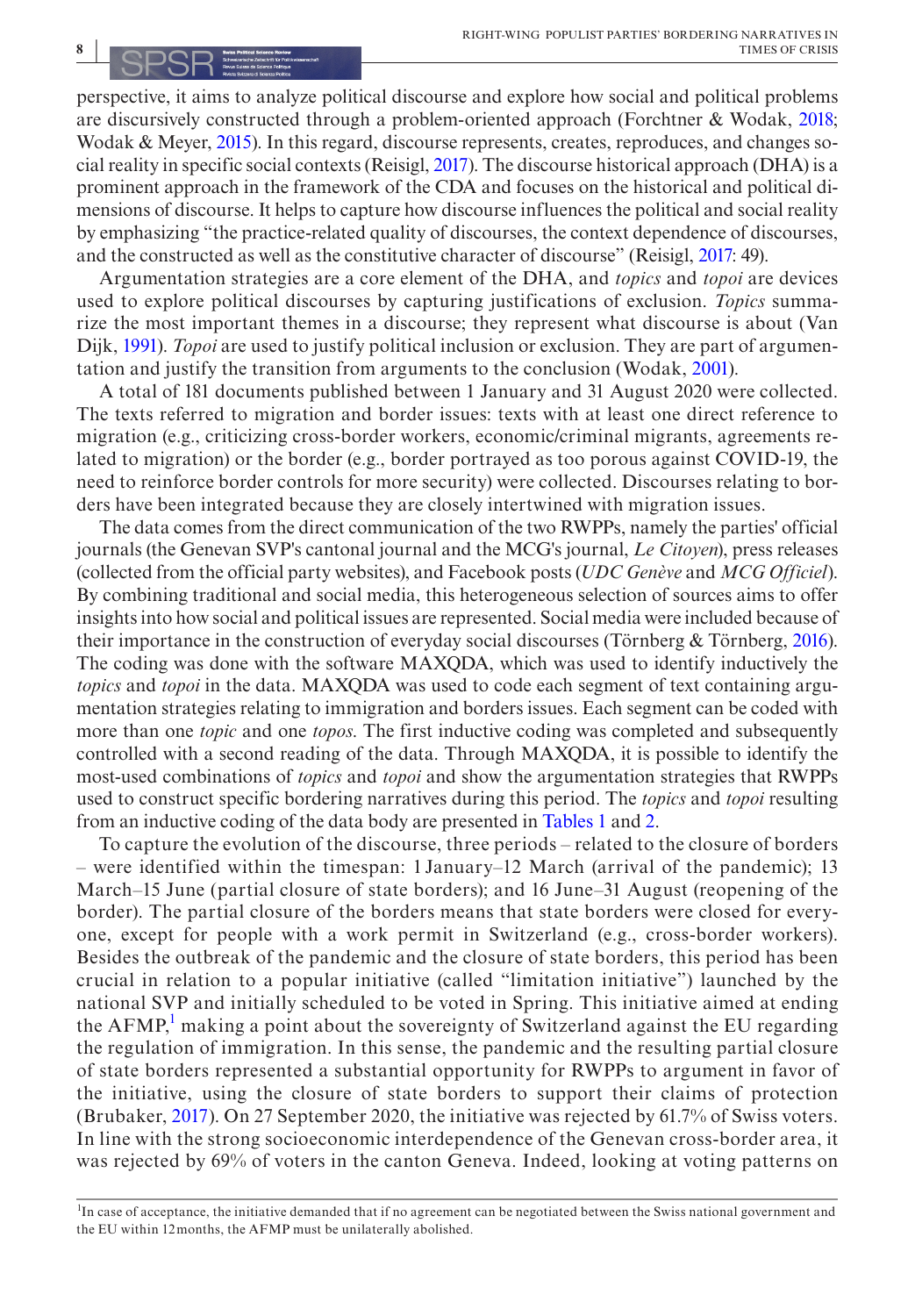#### <span id="page-8-0"></span>**TABLE 1** List of Topics

| <b>Topic</b><br><b>Example</b>    |                                                                                                        |
|-----------------------------------|--------------------------------------------------------------------------------------------------------|
| Environment                       | Biodiversity is harmed because of massive immigration                                                  |
| Security<br>immigrants            | Security must be increased by closing the borders to prevent crimes by                                 |
| Health                            | Immigrants bring diseases (e.g., COVID-19)                                                             |
| Criminality                       | Immigrants are burglars who steal                                                                      |
| Housing/Infrastructure            | Accommodation becomes less available and more expensive because of the<br>massive influx of immigrants |
| Sovereignty                       | There is a need to reestablish sovereignty by lowering immigration                                     |
| Agreements<br>massive immigration | Among others, agreements granting the free movement of people lead to                                  |
| Permissiveness<br>immigration     | Switzerland accepts too many people on its territory, despite the burden of                            |
| Taxation<br>costs                 | Immigrants are responsible for high taxation, due to their social assistances'                         |
| Employment                        | Immigrants are taking jobs that should go to the native population                                     |

#### <span id="page-8-1"></span>**TABLE 2** List of Topoi

| <b>Topos</b>   | Warrant                                                                                                                           |
|----------------|-----------------------------------------------------------------------------------------------------------------------------------|
| Burden         | If an action or a situation causes a burden, it should not be carried out                                                         |
| <b>Numbers</b> | If numbers serve as an illustration of a problem or a burden, the issue should be solved                                          |
| Abuse          | If an action or a situation abuses the system, it should not be carried out                                                       |
| Savior         | An actor presents themself as the person who could eradicate a problem or a burden<br>because of their ideologies/positions/ranks |
| Fear           | If an action or a situation is depicted as a danger/threat, it should not be carried out                                          |
| Responsibility | If an action or a situation is depicted as being undertaken because it is for the good of<br>the system, it should be taken       |
| Comparison     | If an action or a situation is compared to another to illustrate a burden/problem/danger/<br>threat, it should not be carried out |

*Note*: adapted from Reisigl and Wodak [\(2001\)](#page-19-26).

immigration issues in Swiss popular initiatives, the canton of Geneva is one of the most Europhile borderland canton, and represents thus a compelling case study to explore the opportunities given by the pandemic to RWPPs to legitimize a radicalized re-bordering narrative.

The Genevan cross-border area is characterized by a strong and increasing socioeconomic interdependence, due to a great transborder mobility of people, goods, capital, and services. Consequently, it represents a fertile ground for RWPPs to engage with issues such as immigration and borders. In addition, the canton Geneva holds a long-standing legacy of right-wing populist politicization concerning immigration and border issues (D'Amato & Skenderovic, [2009\)](#page-18-5).

Moreover, to capture the specificities of the discourse on cross-border movements (as cross-border workers could still cross the border with their work permit during the partial closure of the border and because the Genevan context presents a strong mobilization around cross-border issues), two categories of migration were identified: *all-embracing migration* and *cross-border mobility*. While *all-embracing migration* covers all kinds of migration (based on cultural, economic, or social purposes; examples include asylum seekers, economic migrants,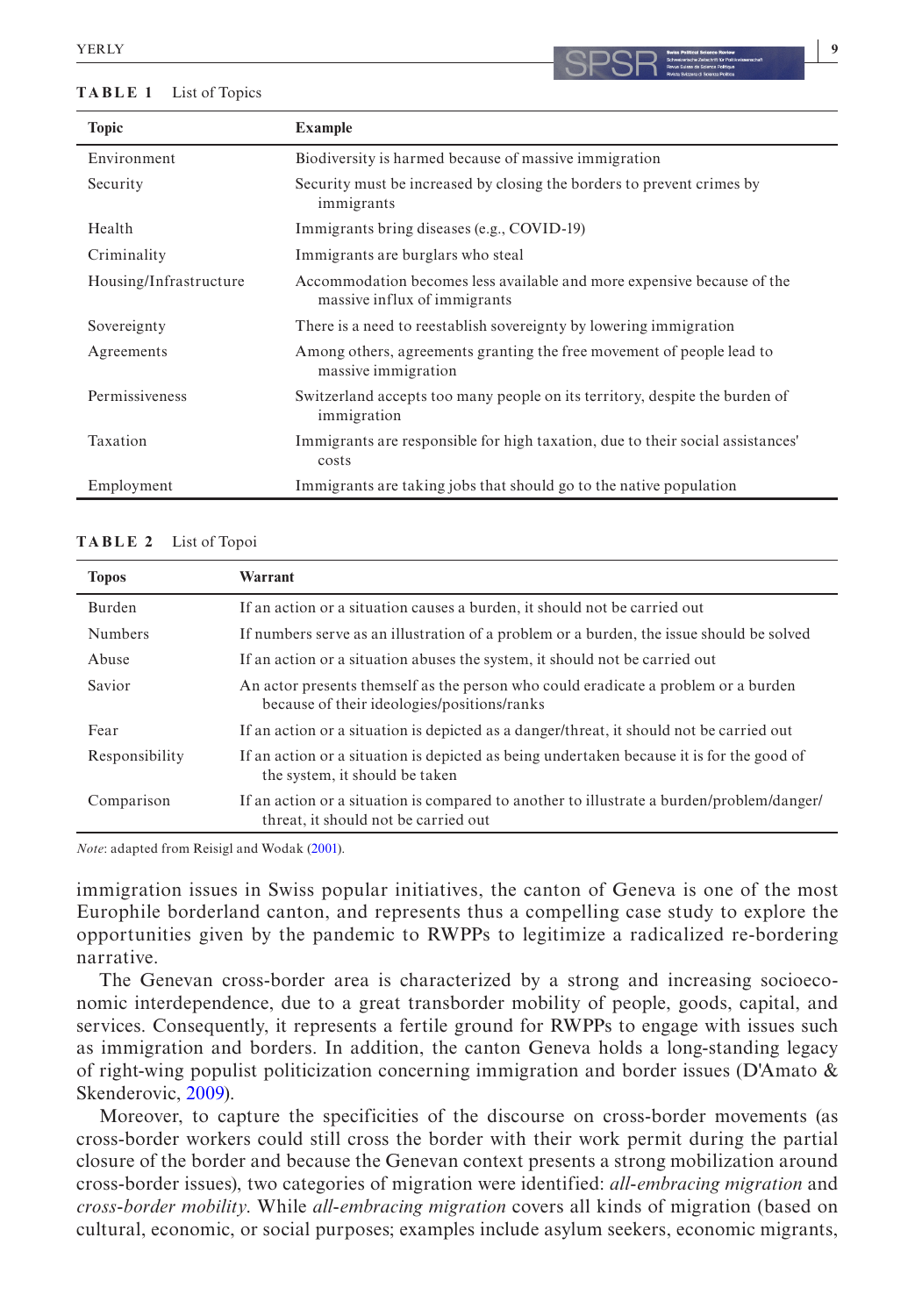|           | <b>Genevan SVP</b>         |                          | <b>MCG</b>                 |                          |              |
|-----------|----------------------------|--------------------------|----------------------------|--------------------------|--------------|
|           | All-embracing<br>migration | Cross-border<br>mobility | All-embracing<br>migration | Cross-border<br>mobility | <b>Total</b> |
| 1st phase | 26                         | 6                        | $\overline{\phantom{a}}$   | 13                       | 45           |
| 2nd phase | 22                         | 10                       |                            |                          | 36           |
| 3rd phase | 63                         | 23                       | 8                          | 6                        | 100          |
| Total     | 111                        | 39                       | 11                         | 20                       | 181          |

<span id="page-9-0"></span>**TABLE 3** Number of Articles per Phase, Party, and Type of Migration

*Note*: Two explanations can be given for the smaller amount of material of the MCG. Firstly, this party has fewer resources than the Genevan SVP. Secondly, according to an interview with a representative of the party, the MCG did not want to produce too many communications during this period, as doing so would have drawn hasty conclusions about the consequences of the pandemic.

and refugees), *cross-border mobility* outlines a specific category within this broad definition, as it refers to "a person who works in one country and resides in the neighboring country, and crosses the international border each workday" (Alegría, [2002](#page-17-13): 37). In cross-border mobility, migration is not meant to be permanent but is performed during a specific period and undertaken for specific (especially labor-related) purposes (Foulkes, [2014](#page-18-29)). In order to compare the issues displayed in the anti-immigration right-wing populist discourse, each text of the corpus of data was categorized as either *all-embracing migration* or *cross-border mobility*, depending on the type of immigrants targeted. The number of articles collected for each party, phase, and type of migration are shown in Table [3.](#page-9-0)

## **The arrival of the pandemic**

In the first phase, RWPPs' discourses deal with the gradual increase in the number of cases, culminating in the partial closure of the state borders. The first COVID-19 case appeared in Switzerland on 25 February 2020 in the canton of Ticino. On 27 February, a prevention campaign was launched by the Swiss Federal Office of Public Health. The following day, the Swiss government banned gatherings of more than 1,000 people.

## 'The non-existent border'

Regarding *cross-border mobility*, the Genevan SVP mainly uses the *topic* of health combined with the *topos* of fear. Example 1 underlines this pattern. In this excerpt, the party implicitly criticizes the Swiss government's measures, which are said to be unfit to deal with the danger posed by COVID-19. The party criticizes the lack of measures regarding cross-border workers – potentially bearers of the virus – who can still come to work in Switzerland. This statement makes use of irony to emphasize the ineffectiveness of the measures and to condemn open borders. This example sheds light on the need to close state borders in order to contain the disease during the first period.

Example 1

Italy has a quarter of its population under quarantine, but cross-borders workers working in Switzerland don't pose any threat. COVID-19 is dangerous in Italy but profitable in Switzerland. *(Facebook post – UDC Genève – 9 March 2020)*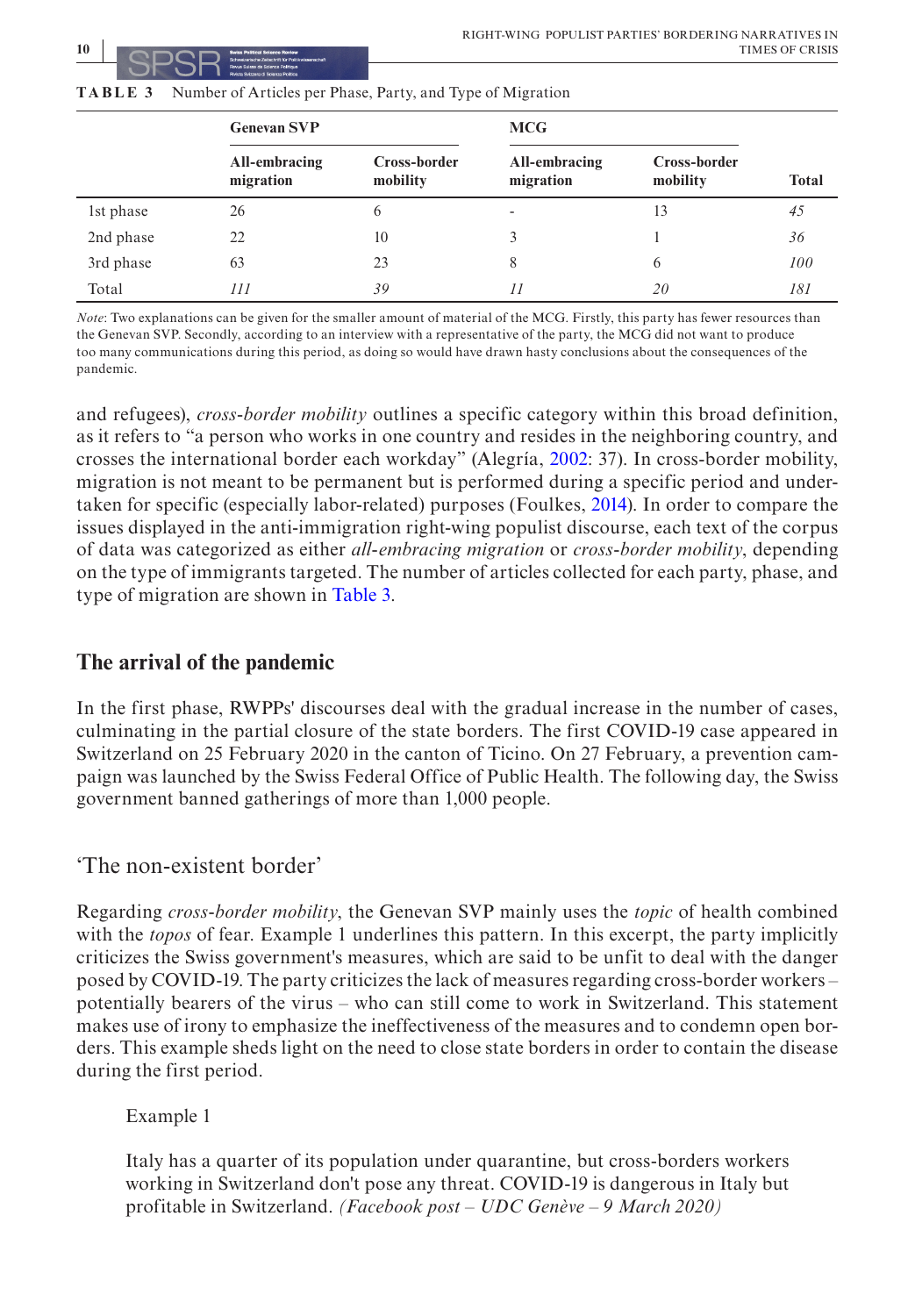## **|** YERLY **11**

Another common combination is the *topic* of criminality and the *topos* of fear. As illustrated in example 2, the party criticizes the ineffectiveness of the border, which since Schengen is no longer a tool of protection. The party makes use of dramatization by condemning this porousness and defines the border as "non-existent". It implicitly condemns open borders by emphasizing the proximity with the border as dangerous because of cross-border criminality.

## Example 2

The vulnerability of the canton, because of the proximity of the border, explains the attraction that we present for foreign criminals (…). Schengen made the border not only porous but non-existent. The border no longer protects us, contrary to the promises made. On the contrary, it offers criminals all the facilities required to operate in peace: in terms of physical attacks, attacks to cash transport vans or to ATMs. *(Facebook post – UDC Genève – 9 February 2020)*

A last relevant combination is the *topic* of employment and the *topos* of burden. French crossborder workers are considered as a burden for local people because they "cost" less and, thus, steal jobs from residents. Again, this pattern is implicitly aimed to promote a tighter border control by criticizing the Free Movement of Persons and to exaggerate the volume of cross-border worker who will reach Geneva to find a job.

For the MCG, the *topic* of employment together with the *topos* of burden – that is to say, French cross-border workers as job thiefs – is the most-used combination. Other combinations are the *topic* of employment and the *topoi* of responsibility and numbers. The *topos* of responsibility expresses the need for the city of Geneva to be responsible and promote the employment of local young and old people, instead of cross-border workers. The MCG uses the *topos* of numbers to illustrate the volume of French cross-border workers, dramatize the situation, and implicitly portray the canton as a victim of cross-border integration, as illustrated in example 3. Those patterns are still part of the claim to establish stricter border controls.

## Example 3

The use of cross-border labor is not weakening and is not about to stop. From December 2018 to 2019, 4,032 cross-border workers came to work in the canton, for a total of 87,104 people, the Cantonal Statistics Office reported on Thursday. That is a growth of 4.9% which comes after two years when it had only been 1.1% and 1.6%, well below a rate which is more like 5% per year… *(Facebook post – MCG Officiel – 21 February 2020)*

## 'Immigration costs'

Regarding *all-embracing migration*, the Genevan SVP mainly uses the *topic* of employment with the *topos* of burden to condemn the employment of European immigrants instead of locals because of their lower cost. Another interesting combination is the one of the *topics* of agreements and housing/infrastructures and the *topos* of burden. By using the agreements– burden combination to portray Genevans as becoming poorer, the Genevan SVP emphasizes the need to cancel the Free Movement of Persons in order to increase the domestic product, as illustrated in example 4. By using the housing/infrastructures–burden pattern, the party seeks to underline the problems relating to the lack of accommodation and the traffic congestion resulting from a high influx of immigrants, portrayed as the cause of these issues.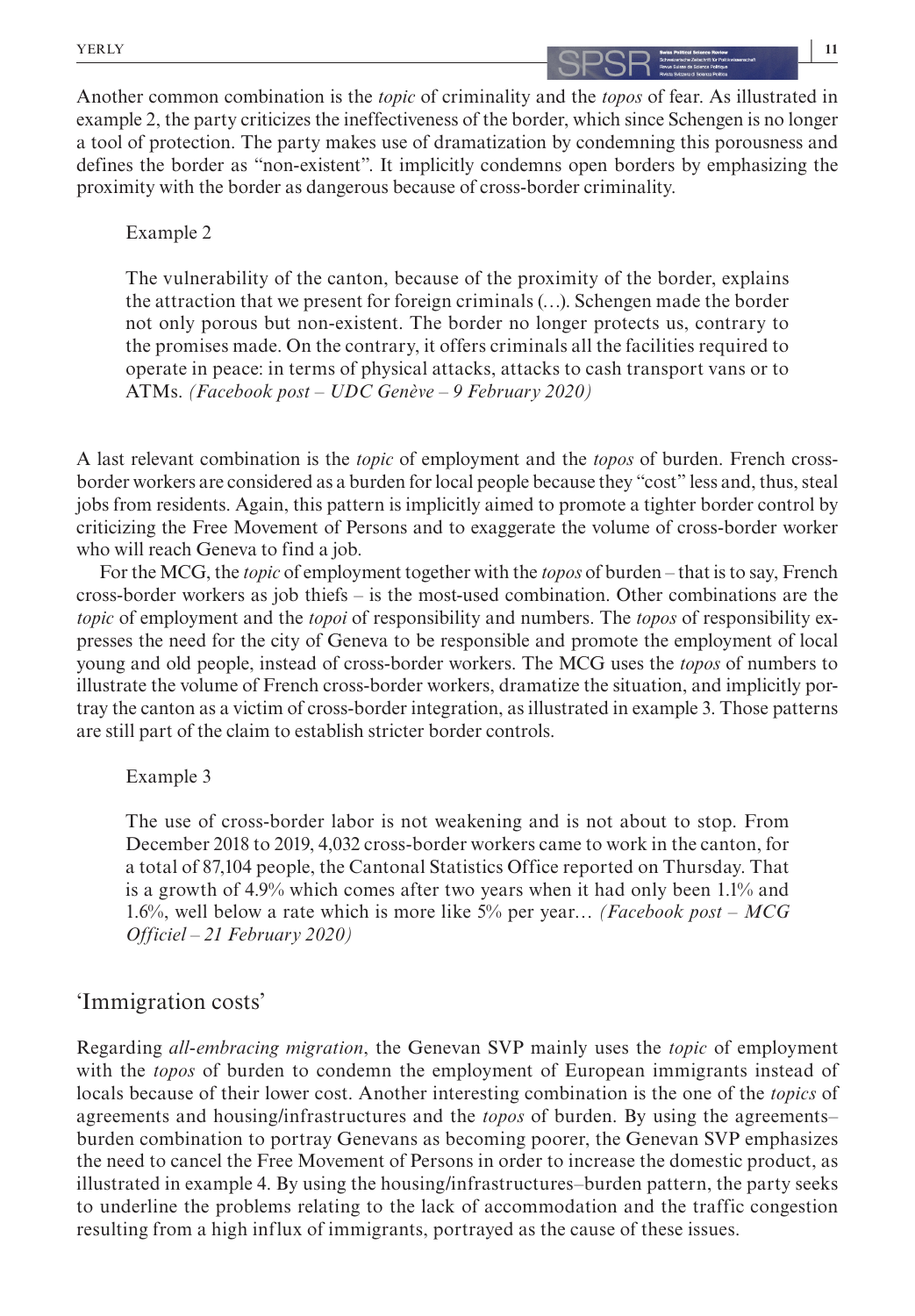## Example 4

Why is it absolutely necessary to put an end to the free movement of persons? The free movement of persons, which has been in force for 13 years, has not increased our prosperity; quite the contrary. The domestic product per capita has remained practically the same since the free movement of persons was introduced. Production has certainly increased as a result of the population's growth, but what ultimately counts is what is left in people's wallets. *(Facebook post – UDC Genève – 7 February 2020)*

Finally, another combination is the *topic* of permissiveness and the *topos* of numbers. This combination aims to show that the influx of immigrants, allowed by the Federal Council, is too high for the country. The aim is again to underline the need for stricter border controls. The MCG does not make any claim about *all-embracing migration* during this phase, focusing more on French cross-border workers – that is, *cross-border mobility*.

## **The partial closure of state borders**

In the second phase, state borders were partially closed, along with schools and cultural events, to contain the spread of the virus. On 13 March 2020, the Swiss government forbid gatherings of more than 100 people and closed schools. Three days later, the government declared a state of emergency and closed non-essential shops, restaurants, bars, and cultural and sports events and enforced remote working. In addition, it partially closed the country's borders by restricting entry to anyone except those with a work permit in Switzerland.

## 'The relevance of border controls'

Focusing on *cross-border mobility*, the Genevan SVP uses the *topic* of employment with the *topos* of burden. This combination refers to the fact that following the pandemic, and considered the bad condition of the French labor market, there will be a massive increase in the number of French cross-border workers in the canton of Geneva. In this phase, a new combination is used: the *topic* of security and the *topos* of comparison. This comparison aims to depict Geneva (and Genevans) as a victim(s) of the Schengen agreements, as shown in example 5. This example is of particular interest, as the border is depicted as a tool of protection in relation to its normative function and as a concrete entity. The other most-used combination is the *topic* of sovereignty and the *topos* of responsibility, which emphasizes the sovereignty (and implicit accountability) resulting from the closure of borders given the decrease in burglaries, among others.

## Example 5

Geneva is suffering the consequences of the opening of borders following Switzerland's accession to the Schengen area. Year after year, police crime statistics place Geneva on the list of the cantons with the highest crime rate, despite a reassuring official communication. With the resumption of border controls following the coronavirus pandemic, states are observing a drop in crime. It is the proof of the effectiveness of border controls in the fight against crime. *(Facebook post – UDC Genève – 22 April 2020)*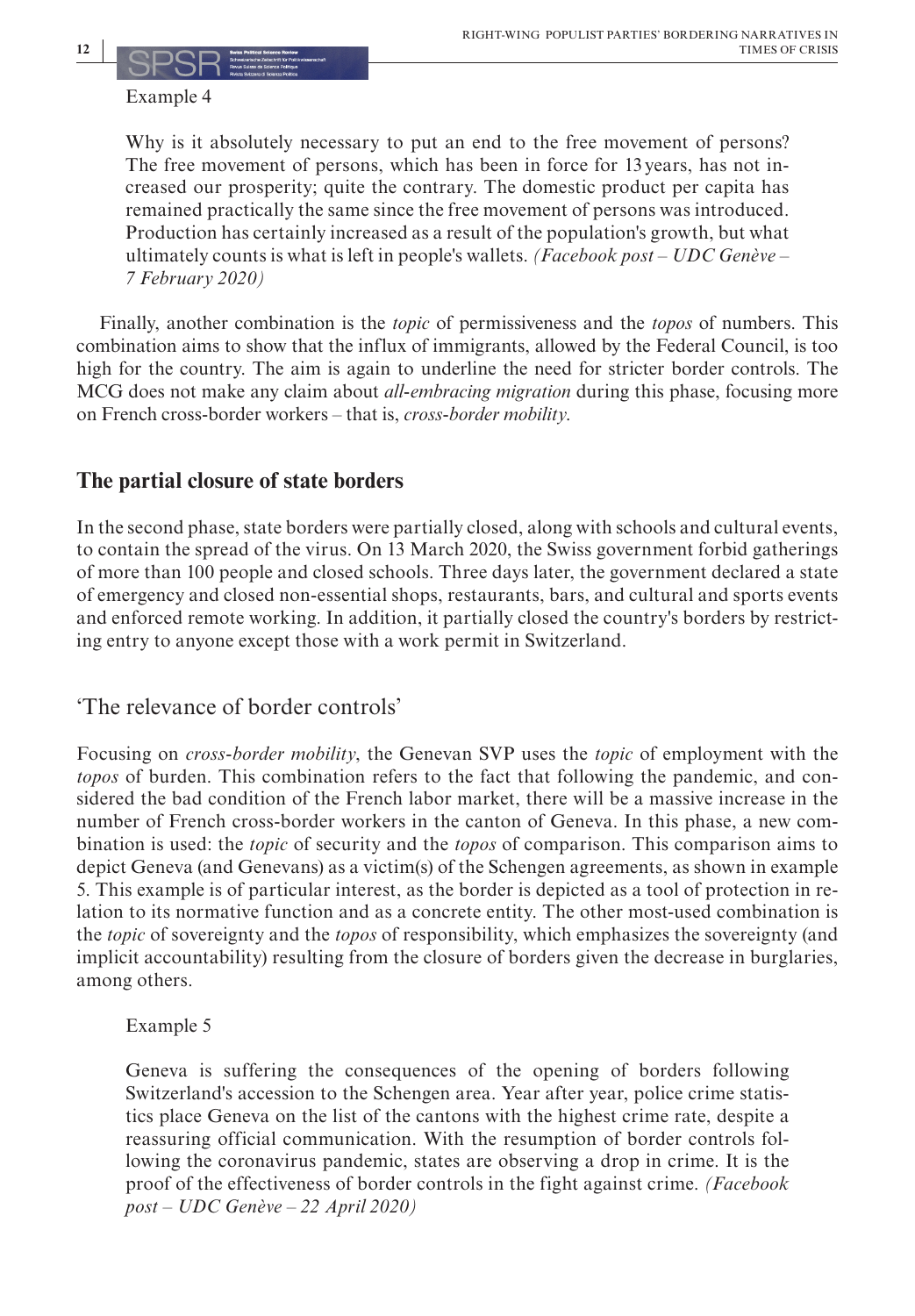## **13**

The MCG focuses mostly on the *topics* of employment and taxation together with the *topos* of burden, as well as the *topic* of sovereignty with the *topos* of responsibility. Through the taxation– burden combination, the party conveys criticism of the high amount of taxes on cross-border work-ers being sent to France and calls for more of those taxes to be kept in the canton of Geneva.<sup>[2](#page-12-0)</sup> The party uses the sovereignty–responsibility combination to emphasize the state's responsibility towards Geneva's residents in the context of the emergency created by the COVID-19 pandemic.

## 'Borders protect us'

Regarding *all-embracing migration*, the Genevan SVP makes significant use of the *topic* of employment with the *topos* of burden. It mentions the need for tighter border controls to prevent the high influx of immigrants – the outcome of allowing the Free Movement of Persons – because of the sharp rise in unemployment in neighboring countries and the high rate of unemployment in Switzerland resulting from the COVID-19 crisis. Two other frequently used combinations are the *topic* of permissiveness and the *topoi* of numbers and abuse. By presenting numbers and figures, the permissiveness–numbers combination refers to the necessity of border controls in order to diminish illegal migration, as illustrated in example 6. The permissiveness–abuse combination claims that immigrants take advantage of Swiss social institutions. The Genevan SVP stresses this point by dramatizing an "invasion" of immigrants and depicting them as a threat, as illustrated in example 7. Interestingly, the *topic* of health is prominent and interlinked with the *topoi* of fear and responsibility. The health–fear pattern depicts a reopening of national borders as the cause of a forthcoming healthcare disaster, while the health–responsibility pattern highlights the need for (and the responsibility to impose) stricter border controls to prevent the spread of the disease, as illustrated in example 8.

## Example 6

The entry controls and restrictions imposed at the borders due to Covid-19 caused a sharp drop in illegal entries and stays in Switzerland. Since the introduction of these measures, the number of illegal stays recorded by the authorities has fallen by 55 to 80%. *(Facebook post – UDC Genève – 23 May 2020)*

## Example 7

Swiss people will be able to make their choice in the light of the experiences made with the Covid-19 crisis, and therefore decide that Switzerland once again manages immigration on its territory, so that Swiss men and women won't feel like foreigners in their own country anymore and will prevent immigrants from exploiting their social institutions. *(Facebook post – UDC Genève – 23 May 2020)*

## Example 8

As a result of Covid-19, Switzerland has taken the decision to close its borders. This measure has not only protected us from the virus but also from criminality (…) At a time when the gradual reopening begins, the border remains more than ever a protective element, also at the economic level. *(Facebook post – UDC Genève – 5 June 2020)*

<span id="page-12-0"></span>2 Based on a 1973 agreement, the canton Geneva has to give back 3.5% of the cross-border workers' payroll tax to France each year.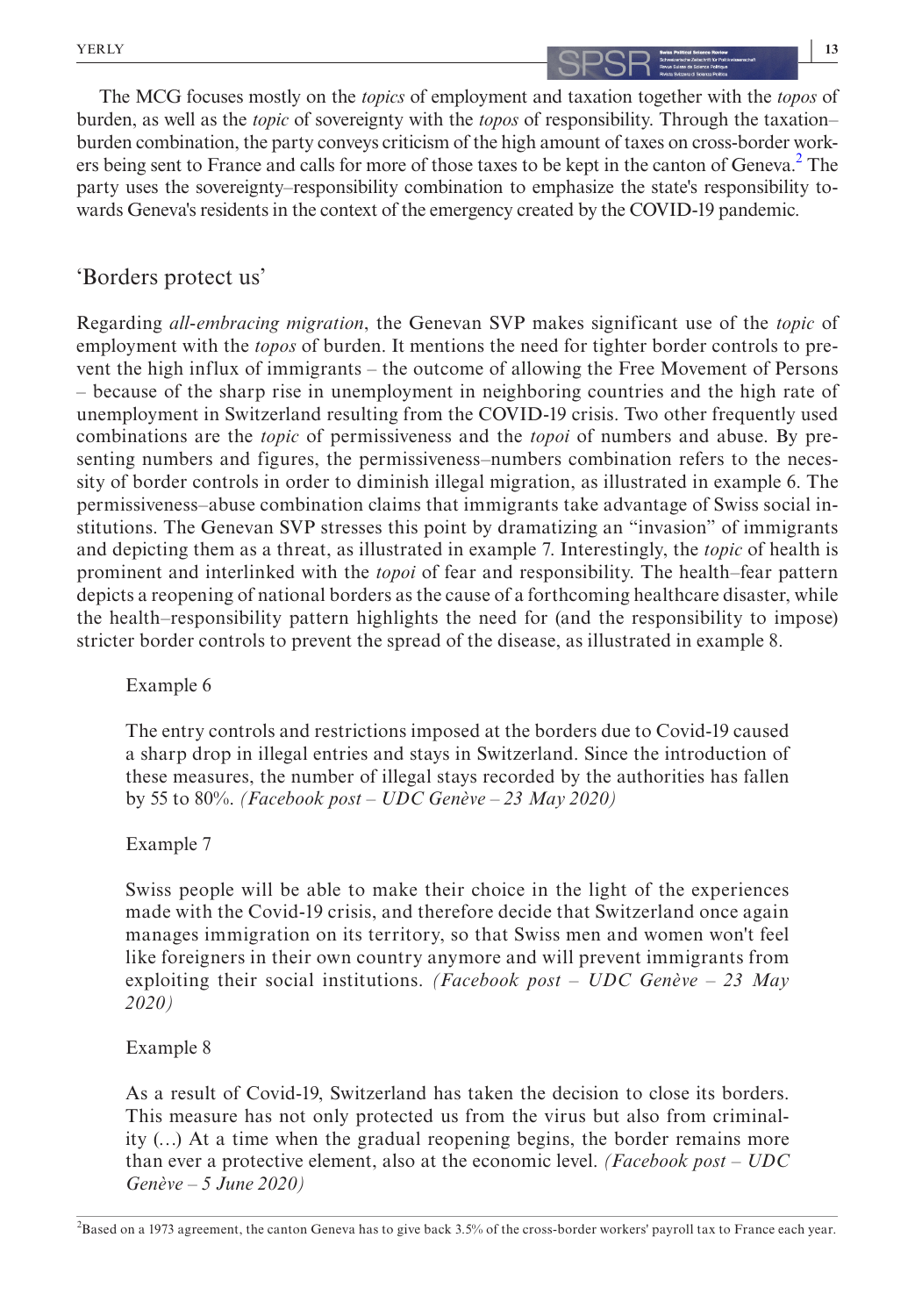The combinations that the MCG uses most often are the *topic* of security and the *topoi* of fear, employment, and burden. The first pattern underlines the need to rediscover borders as a source of protection by exaggerating its role in protecting (and implicitly ensuring the survival of) democracy, as illustrated in example 9. The other patterns focus on undeclared work as a major problem relating to immigrants, blamed for such issues. $\frac{3}{2}$ 

Example 9

Let's also mention the rediscovery of borders - a fight that the MCG has been leading for at least ten years - because the border is not a barrier but a protection. Let's not forget that the so-called dogmatic openness is a mortal danger for our democracy. *(Official release – MCG Website – 12 May 2020)*[4](#page-13-1)

## **The reopening of the border**

On 15 June 2020, the Swiss government, in cooperation with the European Union, started to reopen Switzerland's external borders. The limit on gatherings was relaxed, and schools, nonessential shops, restaurants, bars, cultural and sports events reopened.

'Open borders leads to criminality and spreads the virus'

Regarding *cross-border mobility*, the Genevan SVP again focuses significantly on the employment–burden pattern by stating that hiring French cross-border workers costs Genevan employers less. Other combinations that are used are the *topic* of employment and the *topoi* of numbers and comparison. The goal of the employment–numbers pattern is to use numbers to overstate the surge in cross-border workers, while the employment– comparison pattern emphasizes the rise in the unemployment rate resulting from *crossborder mobility*. Another interesting pattern is the combination of the *topic* of criminality and the *topos* of fear. Using this combination, the party depicts the border as the only way to diminish criminality, as illustrated in example 10. The *topic* of health is used with the *topos* of fear to warn that reopening state borders allows contagious people to enter Switzerland. Accordingly, the party blames the Free Movement of Persons as responsible for the reappearance of COVID-19, after the closure of national borders had nearly eliminated the virus.

## Example 10

It is of course the closing of the borders that has contributed to this reduction in crime and of burglaries, in an area where cross-border crime is significant. Geneva, year after year, is placed in the list of the cantons with the higher rate of criminality of the country. *(Cantonal journal – UDC Genève –August 2020)*

The MCG mostly combines the *topic* of employment with the *topoi* of burden and responsibility. An interesting combination is the *topic* of employment and the *topos* of savior. In this pattern, the

<span id="page-13-0"></span><sup>&</sup>lt;sup>3</sup>The context of this argumentation strategy is a referendum launched by the MCG against the funding of undeclared work through the allowance for loss of income during the COVID-19 pandemic.

<span id="page-13-1"></span><sup>&</sup>lt;sup>4</sup>In the article, the MCG presents immigration as a threat to the existence of democracy as a set of economy, welfare, and social organization.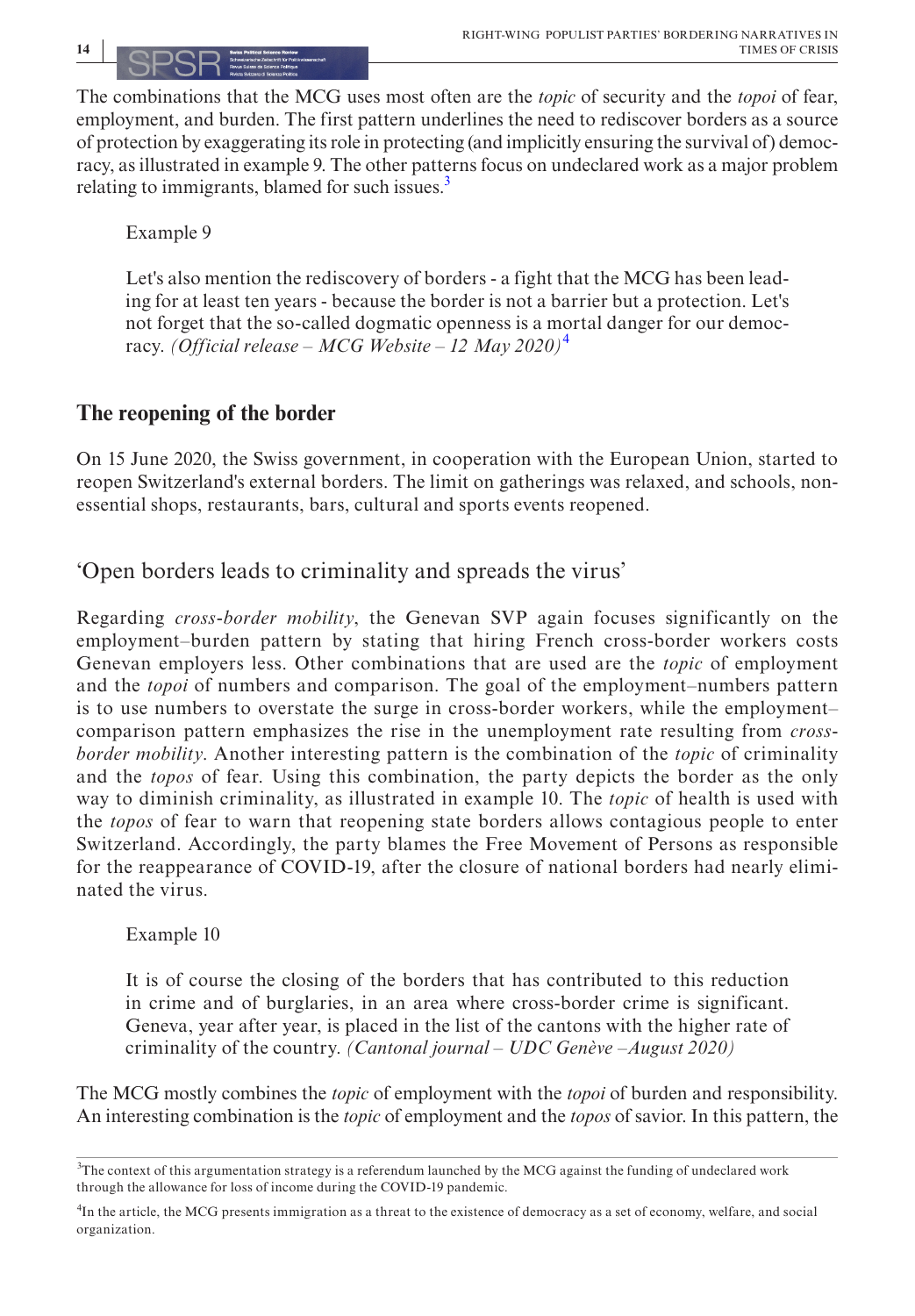Example 11

The over-competition of cross-border work or the dumping of wages suffered by Geneva SMEs remain our main concerns and push us to intervene in the most active way despite our minority position. *(Official release – MCG Website – 29 August 2020)*[5](#page-14-0)

## 'Border controls provide security'

Focusing on *all-embracing migration*, the Genevan SVP mainly uses patterns such as employment–burden, permissiveness–numbers, agreements–burden, and housing/ infrastructures–burden. A new pattern is the combination of the *topic* of environment and the *topos* of burden, which states that the Free Movement of Persons destroys nature because of the construction of accommodation for immigrants. Another interesting combination is security–comparison. As example 12 shows, the party invokes border controls as the only way to increase security through a normative justification of the border as a tool of defense.

## Example 12

We must control the borders. For example, since we reopened them, there was a robbery. We are much safer when the borders are monitored and controlled. *(Facebook post – UDC Genève – 22 June 2020)*

The MCG focuses not only on the employment–burden pattern to denounce the pressure of clandestine work on Swiss workers but also on the employment–abuse pattern by criticizing the state "authorizing" undeclared work. Another interesting combination is the *topic* of taxation and the *topos* of responsibility, which the party deploys to highlight its preference for social assistance over illegal work, as illustrated by example 13.

Example 13

For us it is a cancer of society to have people who are exploited and who dump wages on the entire population. We believe that it is better to first go through social assistance than through loss of income. *(Facebook post – MCG Officiel – 6 August 2020)*. [6](#page-14-1)

## **Argumentation strategies during the pandemic: an overview**

Regarding the analysis of the argumentation strategies used by both RWPPs, the context of the pandemic and the partial closure of state borders reinforced discourses against immigration and open borders. In their statements, the RWPPs used exaggeration, dramatization,

<span id="page-14-0"></span><sup>&</sup>lt;sup>5</sup>In the press release, the MCG wants to defend SMEs hiring Swiss workers instead of cross-border workers.

<span id="page-14-1"></span><sup>6</sup> The context of this statement is that there are illegal workers who receive money through loss of income insurance, which, according to the MCG, pushes down the wages of the rest of the population. To better combat wage-dumping and illegal work, the MCG suggests to regularize migrants. If they meet the requirements, they could receive social assistance.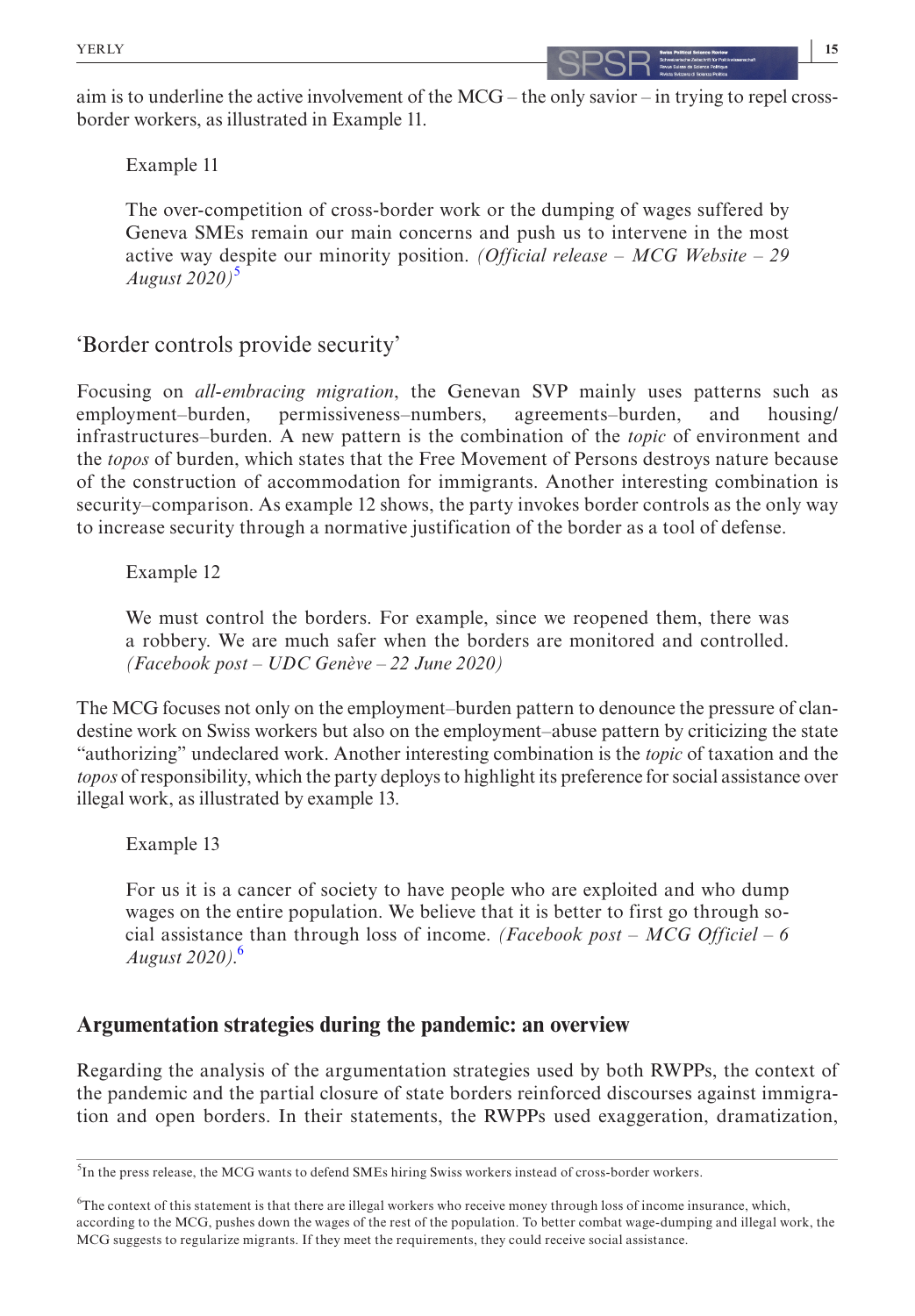victimization, and irony to legitimize the exclusion of cross-border workers and other categories of migrants, as well as to praise the benefits of stricter border controls.

With regard to *cross-border mobility*, the RWPPs mainly used *topics* such as employment, taxation, criminality, security, sovereignty, and health. Concerning employment, both parties have portrayed cross-border workers as an economic threat because they would take the Genevans' jobs. The MCG used the *topic* of taxation to condemn the high figure of crossborder taxes sent to France. Combinations such as criminality–fear, security–comparison, and sovereignty–responsibility were used by the Genevan SVP and the MCG to demonstrate how a stricter border control regime and a claim for sovereignty would diminish criminality, improve security, and prioritize Genevan residents. The combination health–fear was used by the Genevan SVP to legitimize how a stricter border control regime could contain a COVID-19 outbreak. The geographical proximity with the border was dominant in the corpus of data relating to *cross-border mobility*: The threats are related to this symbolic proximity.

With respect to *all-embracing migration*, the RWPPs mainly used *topics* like employment, housing/infrastructures, environment, agreements, permissiveness, security, taxation, and health. In comparison with *cross-border mobility*, both parties exploited the *topic* of employment to blame European economic migrants as an economic threat. The Genevan SVP also used the *topic* of housing/infrastructures to blame migrants for stealing houses and overloading roads and public transportation, the *topic* of environment to blame migrants for destroying the natural heritage of Geneva, and the *topic* of agreements to blame the Free Movement of Persons and the Schengen agreements as economic threats. Combinations like permissiveness–numbers, security–fear, and security–comparison were used by both parties to legitimize the partial closure of borders for decreasing the number of illegal migrants, and improving security. The combinations health–fear, and health–responsibility was used by the Genevan SVP to legitimize the partial closure of borders in order to avoid an "invasion" of people infected with the COVID-19. Contrary to *cross-border mobility*, the corpus of data coded with *all-embracing migration* was oriented more toward general concerns about the problems induced by migration and less toward geographical proximity with the border.

The argumentation strategies of the first phase aimed to show the porosity of the border and, implicitly, the need to close state borders. In the second phase, the parties emphasized the benefits of having closed the borders, while in the third phase they showed the negative consequences of reopening state borders. The main differences between the two parties lie in the topics they focused on. While the MCG mostly focused on themes relating to employment, taxation, and security involving cross-border threats, the topics mobilized by the Genevan SVP were broader and ranged from health to agreements and permissiveness. Interestingly, the MCG never focused on the topic of health, despite the context of the pandemic.

## **CONCLUSION**

The aim of this paper was to explore which specific bordering narratives arose in the rightwing populist anti-immigration discourse in a highly integrated borderland area during a time of crisis, and how those narratives evolved over time. The research fills a gap in the study of right-wing populist discourse in such Swiss and European regions, as well as in the analysis of the relationship between right-wing populism and the politicization of borders. Moreover, its aim was to focus on a crisis like the COVID-19 pandemic, which allowed RWPPs to use spatial aspects of identity and give both political and symbolic responses to transnational flows. The paper hypothesized that these parties would produce a strong re-bordering discourse which would vary according to the different phases of the pandemic and the partial closure of state borders. Using the discourse in a constructivist framework, I pointed out the discursive strategies that RWPPs use to symbolically construct the border.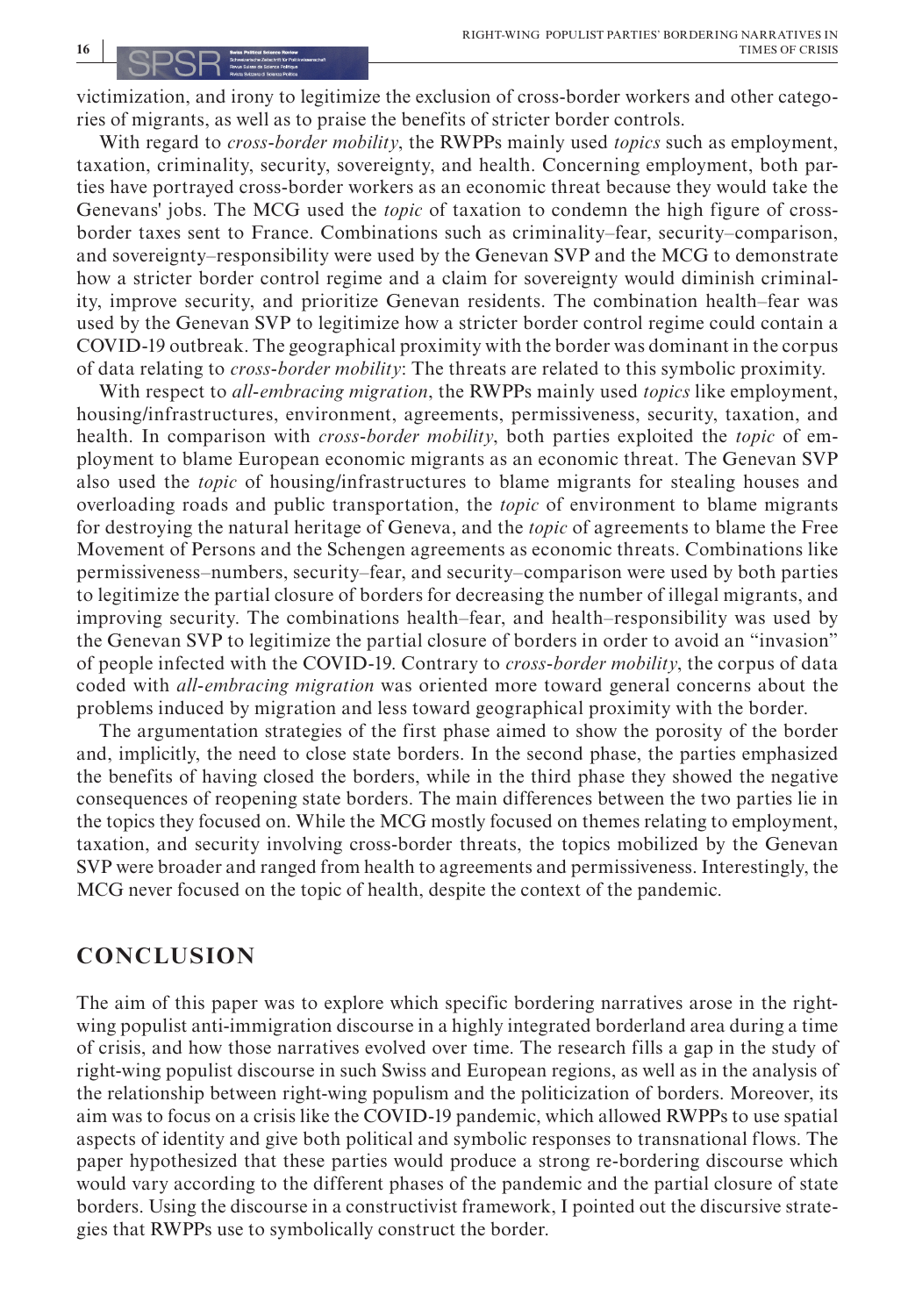## **|** YERLY **17**

The context of the COVID-19 pandemic was a fertile ground for both the Genevan SVP and the MCG. Through argumentation strategies combining the *topics* of health, criminality, security, permissiveness, and sovereignty with *topoi* such as fear, comparison, numbers, and responsibility, they used the context of the pandemic to discursively reinforce the imaginary of the border as protection and wall against intruders in a radicalized re-bordering narrative. Those discursive patterns linked to the partial closure of state borders during the pandemic were used as an innovative frame to legitimize a discourse against immigration and open borders.

The first phase was used to claim the closure of state borders, the second highlighted the benefits of the closure, and the third phase underlined the danger of reopening state borders. The results show that those argumentation strategies are operating according to "rationalization legitimization" (legitimizing the border as a form of defense over which control should be maintained) and with "moral legitimization" (legitimizing harsher border controls as a responsible act to preserve social security and public interests) (Rheindorf & Wodak, [2018\)](#page-19-5).

Interestingly, only the Genevan SVP used the topic of health to reinforce the symbolical protection of the border in an "immunitarian" way; according to Minca and Rijke [\(2018:](#page-19-27) 87), borders can be conceptualized in an immunitarian fashion and serve to protect an organic territorial body "from the real or imagined contamination of alien bodies" by portraying immigrants as vectors of diseases. Those infected invaders are, in this sense, used as scapegoats to legitimize the closure of state borders (Radil et al., [2021\)](#page-19-28). At the same time, other argumentation strategies developed through topics such as employment, taxation, housing/infrastructures, environment, and agreements were not necessarily related to the frame of the partial closure of borders due to the pandemic but represent the usual argumentation strategies displayed by RWPPs, generally associated with immigration (see Riaño & Wastl-Walter, [2006](#page-19-29); Skenderovic, [2007](#page-19-1)).

This research shows that the Genevan SVP's and the MCG's argumentation strategies during the pandemic unequivocally promote the need for stricter border controls – if not an explicit closure of state borders – in what I highlighted above as the moralization of bordering. The moralization of bordering is based on the discourse of fear proposed by RWPPs that use imagined dangers (e.g. immigrants blamed as responsible for society's problems [Wodak, [2015](#page-19-2)]) to legitimize the need for tighter border controls. Similarly, Schain [\(2019](#page-19-30): 18) points out that immigration issues are framed around securitization because of the challenges and dangers they pose to internal security.

The results suggest that RWPPs in the Genevan borderland area use a strong rebordering narrative to symbolize the border as a wall and a tool for protection (Rheindorf & Wodak, [2020](#page-19-12)). The parties do this by celebrating a kind of idealized endangered heartland (Taggart, [2000](#page-19-6)). Consequently, the thesis of ambivalence related to the RWPPs' bordering narratives (see Biancalana & Mazzoleni, [2020](#page-17-1); Lamour & Varga, [2020](#page-18-4); Mazzoleni & Mueller, [2017\)](#page-19-3) does not fit for the specific context of this study. In normal times, RWPPs must take into consideration the context in which they evolve – here, a context of strong interdependence with the other side of the border – by displaying an ambivalent discourse based on contextual opportunities and constraints. However, the context-specific break generated by the COVID-19 crisis allowed Genevan RWPPs to promote a strong re-bordering narrative. This study sheds light on how a context such as the COVID-19 pandemic and the resulting partial closure of state borders represented a crucial opportunity for Genevan RWPPs to endorse an unequivocal discourse against the strong functional and interdependent transborder mobility of people, goods, capital and services of the Genevan borderland. Furthermore, the MCG made use of an avoidance strategy by not focusing on the health *topic*. As the party usually strongly focuses on cross-border issues, and as it knows that the Genevan health system would collapse without cross-border workers, the MCG avoided this *topic* to take advantage of the context of crisis. Thus, the party displayed a strong re-bordering narrative avoiding an ambivalent discourse.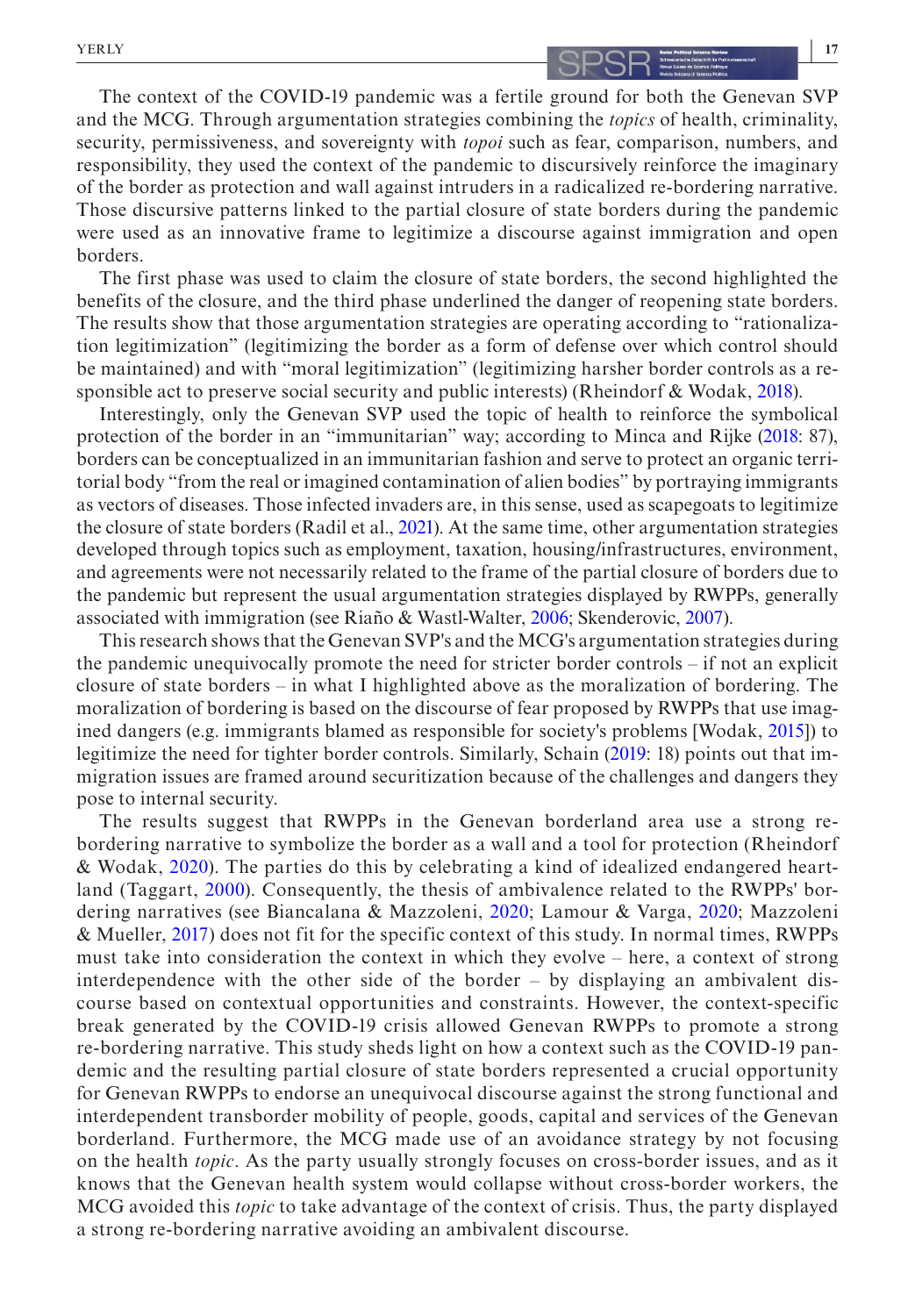This contribution aimed to combine political science with border and discourse studies in order to understand the bordering processes associated with the current wave of populism and, especially, how the COVID-19 pandemic put bordering narratives into play (Casaglia et al., [2020\)](#page-18-19). We know that "contemporary geopolitical circumstances highlight the importance of studying and understanding contemporary border discourses" (Koch, [2018:](#page-18-30) 3). Furthermore, borderland areas represent fertile grounds for RWPPs to politicize borders because of their geographical and symbolic proximity with the border. While there have been a few studies exploring the links between rightwing populism and borders (Lamour & Varga, [2020](#page-18-4); Ochoa Espejo, [2019](#page-19-31)), this research sought to do it in relation to borderland areas, an aspect which is still lacking in the literature.

## **FUNDING INFORMATION**

This article is funded by the SNSF project « CROSS-POP » (no. 10001CL\_182857).

## **ACKNOWLEDGMENTS**

This research wouldn't exist without the constructive inputs of my PhD supervisor Oscar Mazzoleni, and my friend and colleague Cecilia Biancalana. I would also like to thank Christian Lamour, Laurent Bernhard, Lukas Lauener, the three anonymous reviewers and the participants at the panel on cross-border relations at the 2021 Swiss Political Science Association's annual conference for their precious comments on a previous draft of this article. Open access funding provided by Universite de Lausanne.

## **DATA AVAILABILITY STATEMENT**

The data supporting the findings of this study is available from the corresponding author upon request.

## **ORCID**

*Grégoire Yerly* <https://orcid.org/0000-0002-7052-4665>

## **REFERENCES**

- <span id="page-17-4"></span>Agnew, J. (1994). The Territorial Trap: The Geographical Assumptions of International Relations Theory. *Review of International Political Economy 1*(1): 53–80.
- <span id="page-17-3"></span>Agnew, J. (2008). Borders on the mind: re-framing border thinking. *Ethics & Global Politics 1*(4): 175–91.
- <span id="page-17-13"></span>Alegría, T. (2002). Demand and supply of Mexican cross-border workers. *Journal of Borderlands Studies 17*(1): 37–55.
- <span id="page-17-2"></span>Anderson, B. (2006). *Imagined Communities: Reflections on the Origin and Spread of Nationalism*. London and New York: Verso.
- <span id="page-17-9"></span>Anderson, J., & O'Dowd, L. (1999). Borders, Border Regions and Territoriality: Contradictory Meanings, Changing Significance. *Regional Studies 33*(7): 593–604.
- <span id="page-17-7"></span>Aslanidis, P. (2016). Is Populism an Ideology? A Refutation and a New Perspective. *Political Studies 64*(1): 88–104.
- <span id="page-17-5"></span>Balibar, É. (2002). *Politics and the Other Scene*. London and New York: Verso.
- <span id="page-17-8"></span>Bauder, H. (2011). Toward a Critical Geography of the Border: Engaging the Dialectic of Practice and Meaning. *Annals of the Association of American Geographers 101*(5): 1126–39.
- <span id="page-17-6"></span>Berger, P., & Luckmann, T. (1991). *The Social Construction of Reality: A Treatise in the Sociology of Knowledge*. New York: Penguin Adult.
- <span id="page-17-11"></span>Bernhard, L. (2017). Three Faces of Populism in Current Switzerland: Comparing the Populist Communication of the Swiss People's Party, the Ticino League, and the Geneva Citizens' Movement. *Swiss Political Science Review 23*(4): 509–25.
- <span id="page-17-12"></span>Bernhard, L. (2020). Revisiting the Inclusion-Moderation Thesis on Radical Right Populism: Does Party Leadership Matter? *Politics and Governance 8*(1): 206–16.

<span id="page-17-0"></span>Betz, H.-G. (1994). *Radical Right-Wing Populism in Western Europe*. New York: Palgrave Macmillan.

- <span id="page-17-10"></span>Bialasiewicz, L. (ed.) (2011). *Europe in the World: EU Geopolitics and the Making of European Space*. London: Routledge.
- <span id="page-17-1"></span>Biancalana, C., & Mazzoleni, O. (2020). Unifying and Multiplying the People: The Strategy of Ambiguity in National-Populist Discourse within a Cross-Border Area. *Nationalism and Ethnic Politics 26*(3): 279–98.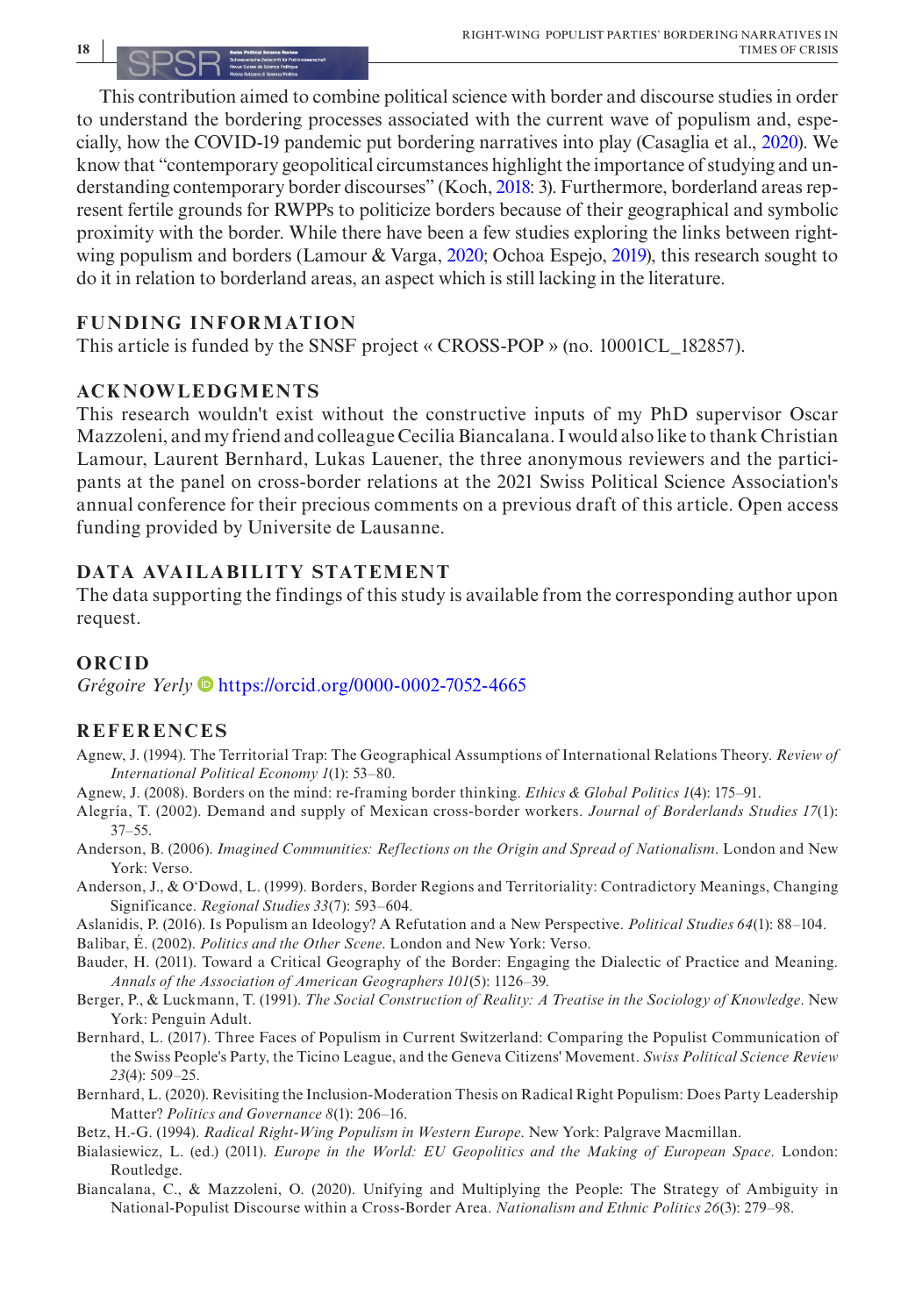

- <span id="page-18-6"></span>Bobba, G., & Hubé, N. (eds.) (2021). *Populism and the Politicization of the COVID-19 Crisis in Europe*. London: Palgrave Macmillan.
- <span id="page-18-1"></span>Brubaker, R. (2017). Why Populism? *Theory and Society 46*(5): 357–85.
- <span id="page-18-12"></span>Canovan, M. (1981). *Populism*. New York: Harcourt Brace Jovanovich.
- <span id="page-18-19"></span>Casaglia, A., Coletti, R., Lizotte, C., Agnew, J., Mamadouh, V., & Minca, C. (2020). Interventions on European nationalist populism and bordering in time of emergencies. *Political Geography 82*(October): 1–9.
- <span id="page-18-14"></span>Casas-Cortes, M., Cobarrubias, S., De Genova, N., Garelli, G., Grappi, G., Heller, C., …, Tazzioli, M. (2015). New Keywords: Migration and Borders. *Cultural Studies 29*(1): 55–87.
- <span id="page-18-2"></span>Chandler, D. (2002). *Semiotics: The Basics*. London: Psychology Press.
- <span id="page-18-5"></span>D'Amato, G., & Skenderovic, D. (2009). From Outsider to Playmakers: Radical Right-Wing Populist Parties and Swiss Migration Policy. In Niggli M. A. (ed.), *Right-Wing Extremism in Switzerland*. Baden-Baden: Nomos Verlag (78–91).
- <span id="page-18-18"></span>De Fina, A. (2018). Narrative Analysis. In Forchtner, B. & Wodak, R. (eds.), *The Routledge Handbook of Language and Politics*. London: Routledge (233–46).
- <span id="page-18-11"></span>De la Torre, C., & Mazzoleni, O. (2019). Do We Need a Minimum Definition of Populism? An Appraisal of Mudde's Conceptualization. *Populism 2*(1): 79–95.
- <span id="page-18-15"></span>Diener, A., & Hagen, J. (2017). Changing Modalities of Power in the Twenty-First Century. In Günay, C., & Witje, N. (eds.), *Border Politics: Defining Spaces of Governance and Forms of Transgressions*. Cham: Springer International Publishing (15–32).
- <span id="page-18-27"></span>Fairclough, N., & Wodak, R. (1997). Critical Discourse Analysis. In Van Dijk, T. (ed.), *Discourse Studies: A Multidisciplinary Introduction*. London: SAGE Publications Ltd (258–84).
- <span id="page-18-25"></span>Federal Statistical Office (FSO). (2021). *Analyse des révisions - Statistiques des frontaliers (STAF)*. Neuchâtel: FSO.
- <span id="page-18-28"></span>Forchtner, B., & Wodak, R. (2018). Introducing the Language-Politics Nexus. In Forchtner, B., & Wodak, R. (eds.), *The Routledge Handbook of Language and Politics*. London: Routledge (1–14).
- <span id="page-18-29"></span>Foulkes, C. (2014). Temporary Labor Migration. In Bean, F. & S. Brown (eds.), *Encyclopedia of Migration*. Dordrecht: Springer Netherlands (1–4).
- <span id="page-18-24"></span>Glick Schiller, N., & Wimmer, A. (2002). Methodological Nationalism and Beyond: Nation-State Building, Migration and the Social Sciences. *Global Networks 2*(4): 301–34.
- <span id="page-18-8"></span>Häkli, J. (2008). Re-Bordering Spaces. In Cox, K., M. Low & J. Robinson (eds.), *The SAGE Handbook of Political Geography*. London: SAGE Publications Ltd (471–82).
- <span id="page-18-3"></span>Hamman, P. (2013). *Sociologie des espaces-frontières. Les relations transfrontalières autour des frontières françaises de l'Est*. Strasbourg: Presses Universitaires de Strasbourg.
- <span id="page-18-7"></span>Hay, C. (1999). Crisis & the Structural Transformation of the State: Interrogating the Process of Change. *The British Journal of Politics & International Relations 1*(3): 317–44.
- <span id="page-18-22"></span>Jensen, O., & Richardson, T. (2004). *Making European Space: Mobility, Power and Territorial Identity*. London: Routledge.
- <span id="page-18-20"></span>Johnson, C., Jones, R., Paasi, A., Amoore, L., Mountz, A., Salter, M., & Rumford, C. (2011). Interventions on rethinking "the border" in border studies. *Political Geography 30*(2): 61–69.
- <span id="page-18-30"></span>Koch, K. (2018). *Geopolitics of Cross-Border Cooperation at the EU's External Borders*. Doctoral thesis. Oulu: University of Oulu Graduate School.
- <span id="page-18-16"></span>Kolossov, V. (2005). Border Studies: Changing Perspectives and Theoretical Approaches. *Geopolitics 10*(4): 606–32.
- <span id="page-18-21"></span>Konrad, V., Laine, J., Liikanen, I., Scott, J., & Widdis, R. (2018). The Language of Borders. In Brunn, S., & Kehrein, R. (eds.), *Handbook of the Changing World Language Map*. Cham: Springer International Publishing (1–17).
- <span id="page-18-0"></span>Krzyżanowski, M. (2020). Discursive Shifts and the Normalisation of Racism: Imaginaries of Immigration, Moral Panics and the Discourse of Contemporary Right-wing Populism. *Social Semiotics 30*(4): 503–27.
- <span id="page-18-13"></span>Laclau, E. (2005). Populism: What's in a Name? In Panizza, F. (ed.), *Populism and the Mirror of Democracy*. London and New York: Verso (32–49).
- <span id="page-18-10"></span>Laine, J. (2016). The Multiscalar Production of Borders. *Geopolitics 21*(3): 465–82.
- <span id="page-18-17"></span>Lamont, M., & Molnár, V. (2002). The Study of Boundaries in the Social Sciences. *Annual Review of Sociology 28*: 167–195.
- <span id="page-18-23"></span>Lamour, C. (2014). Territorial reputation beyond state borders? Metropolitan images in European borderlands. *Place Branding and Public Diplomacy 10*: 19–31.
- <span id="page-18-4"></span>Lamour, C., & Varga, R. (2020). The Border as a Resource in Right-wing Populist Discourse: Viktor Orbán and the Diasporas in a Multi-scalar Europe. *Journal of Borderlands Studies 35*(3): 335–50.
- <span id="page-18-9"></span>Manucci, L., & Weber, E. (2017). Why the Big Picture Matters: Political and Media Populism in Western Europe since the 1970s. *Swiss Political Science Review 23*(4): 313–34.
- <span id="page-18-26"></span>Mazzoleni, O. (2008). *Nationalisme et populisme en Suisse: la radicalisation de la "nouvelle" UDC*. Lausanne: Presses polytechniques et universitaires romandes.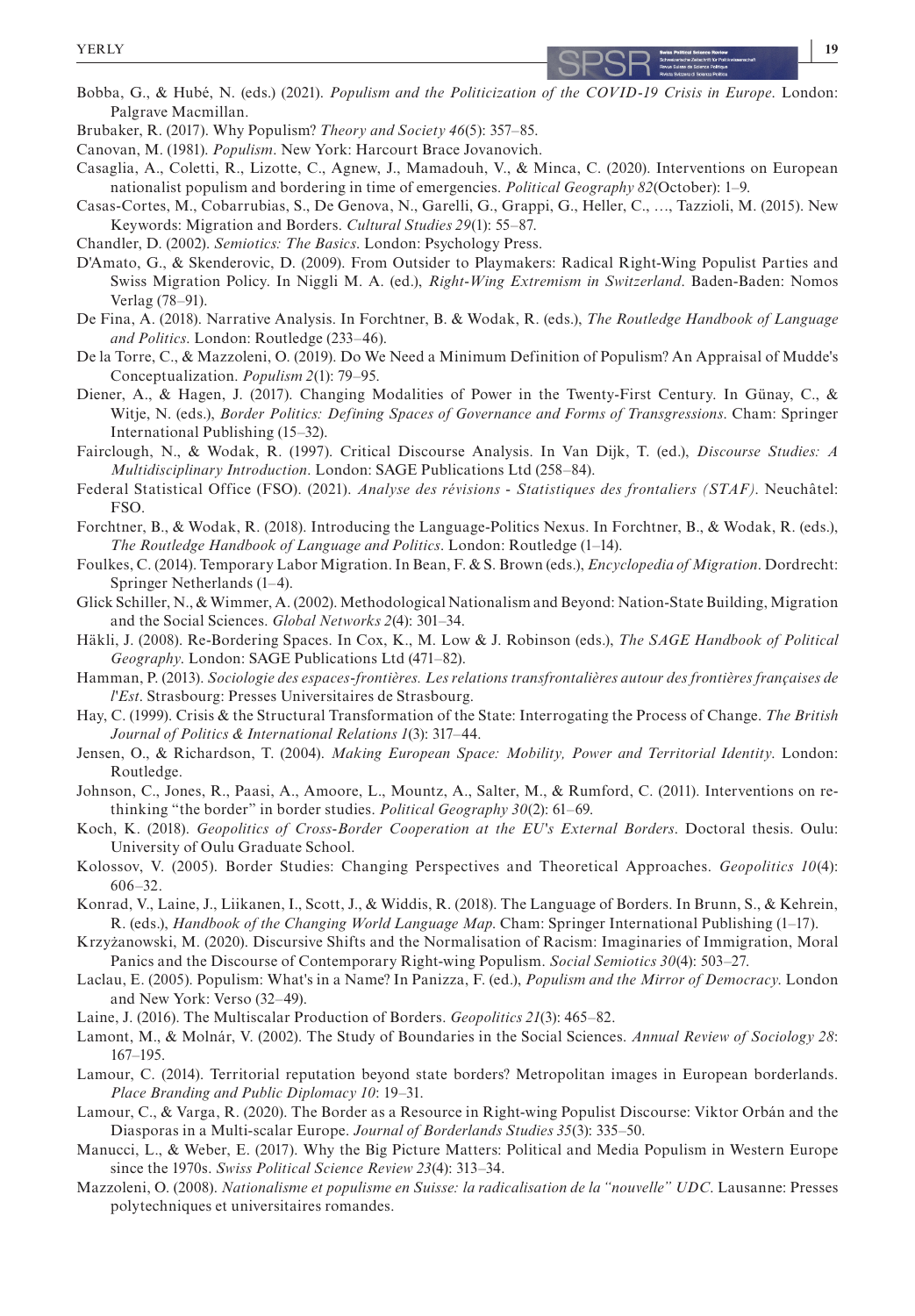- <span id="page-19-3"></span>Mazzoleni, O., & Mueller, S. (2017). Cross-Border Integration through Contestation? Political Parties and Media in the Swiss–Italian Borderland. *Journal of Borderland Studies 32*(2): 173–92.
- <span id="page-19-23"></span>Mazzoleni, O., & Rossini C. (2016). The Swiss People's Party: Converting and Enhancing Organization by a New Leadership. In Heinisch, R. & O. Mazzoleni (eds.), *Understanding Populist Party Organisation - The Radical Right in Western Europe*. Basingstoke: Palgrave Macmillan (79–104).
- <span id="page-19-27"></span>Minca, C., & Rijke A. (2018). Walls, Walling, and the Immunitarian Imperative. In Brighenti, M. & M. Kärrholm (eds.), *Urban Walls*. London: Routledge (79–93).
- <span id="page-19-31"></span>Ochoa Espejo, P. (2019). The Border Wall as a Populist Challenge. *Critical Review 31*(3–4): 420–439.
- <span id="page-19-20"></span>Office Cantonal de la Statistique (OCSTAT). (2020). *Bulletin statistique mensuel - Juillet 2020*. Genève: OCSTAT.
- <span id="page-19-21"></span>Observatoire Transfrontalier du Personnel de Santé (OTPS). (2019). *Personnel de santé des établissements transfrontaliers - Résultats des travaux de l'observatoire franco-genevois des personnels de santé*. Lyon: OTPS.
- <span id="page-19-0"></span>Norris, P., & Inglehart, R. (2019). *Cultural Backlash: Trump, Brexit, and Authoritarian Populism*. Cambridge: Cambridge University Press.
- <span id="page-19-14"></span>Paasi, A. (1999). Boundaries as Social Practice and Discourse: The Finnish-Russian Border. *Regional Studies 33*(7): 669–80.
- <span id="page-19-17"></span>Paasi, A. (2002). Regional Transformation in the European Context: Notes on Regions, Boundaries and Identity. *Space and Polity 6*(2): 197–201.
- <span id="page-19-7"></span>Paasi, A. (2013). Borders and Border-Crossings. In Johnson, N., R. Schein & J. Winders (eds.), *The Wiley-Blackwell Companion to Cultural Geography*. Hoboken: John Wiley & Sons, Ltd (478–93).
- <span id="page-19-19"></span>Pirro, A., Taggart, P. & van Kessel, S. (2018). The Populist Politics of Euroscepticism in Times of Crisis: Comparative Conclusions. *Politics 38*(3): 378–90.
- <span id="page-19-28"></span>Radil, S. M., Castan Pinos, J., & Ptak T. (2021). Borders Resurgent: Towards a Post-Covid-19 global Border Regime? *Space and Polity 25*(1): 132–140.
- <span id="page-19-9"></span>Reisigl, M. (2017). The Discourse-Historical Approach. In Flowerdew, J. & J. Richardson (eds.), *The Routledge Handbook of Critical Discourse Studies*. London: Routledge (44–59).
- <span id="page-19-26"></span>Reisigl, M., & Wodak, R. (2001). *Discourse and Discrimination: Rhetorics of Racism and Antisemitism*. London: Routledge.
- <span id="page-19-5"></span>Rheindorf, M., & Wodak, R. (2018). Borders, Fences, and Limits—Protecting Austria From Refugees: Metadiscursive Negotiation of Meaning in the Current Refugee Crisis. *Journal of Immigrant & Refugee Studies 16*(1–2): 15–38.
- <span id="page-19-12"></span>Rheindorf, M., & Wodak, R. (2020). *Sociolinguistic Perspectives on Migration Control: Language Policy, Identity and Belonging*. Bristol: Multilingual Matters.
- <span id="page-19-29"></span>Riaño, Y., & Wastl-Walter, D. (2006). Immigration Policies, State Discourses on Foreigners, and the Politics of Identity in Switzerland. *Environment and Planning A: Economy and Space 38*(9): 1693–713.
- <span id="page-19-30"></span>Schain, M. (2019). *The Border: Policy and Politics in Europe and the United States*. Oxford: Oxford University Press.
- <span id="page-19-15"></span>Scott, J. (2012). European Politics of Borders, Border Symbolism and Cross-Border Cooperation. In Wilson, T., & Donnan, H. (eds.), *A Companion to Border Studies*. Hoboken: John Wiley & Sons Ltd (83–99).
- <span id="page-19-8"></span>Scott, J. (2015). Bordering, Border Politics and Cross-Border Cooperation in Europe. In Celata, F., & Coletti, R. (eds.), *Neighbourhood Policy and the Construction of the European External Borders*. Cham: Springer International Publishing (27–44).
- <span id="page-19-1"></span>Skenderovic, D. (2007). Immigration and the Radical Right in Switzerland: Ideology, Discourse and Opportunities. *Patterns of Prejudice 41*(2): 155–76.
- <span id="page-19-22"></span>Sohn, C., B. Reitel & Walther, O. (2009). Cross-Border Metropolitan Integration in Europe: The Case of Luxembourg, Basel, and Geneva. *Environment and Planning C: Politics and Space 27*(5): 922–39.
- <span id="page-19-16"></span>Sohn, C., & Scott, J. (2020). Ghost in the Genevan Borderscape! On the Symbolic Significance of an "invisible" Border. *Transactions of the Institute of British Geographers 45*(1): 18–32.
- <span id="page-19-6"></span>Taggart, P. (2000). *Populism*. Buckingham: Open University Press.
- <span id="page-19-11"></span>Taguieff, P.-A. (2002). *L'illusion populiste: de l'archaïque au médiatique*. Paris: Berg.
- <span id="page-19-25"></span>Törnberg, A., & Törnberg, P. (2016). Combining CDA and Topic Modeling: Analyzing Discursive Connections between Islamophobia and Anti-Feminism on an Online Forum. *Discourse & Society 27*(4): 1–22.
- <span id="page-19-4"></span>Usher, K., Bhullar, N., & Jackson, D. (2020). Life in the Pandemic: Social Isolation and Mental Health. *Journal of Clinical Nursing 29*(15–16): 2756–57.
- <span id="page-19-24"></span>Van Dijk, T. (1991). *Racism and the Press*. London: Routledge.
- <span id="page-19-18"></span>Varol, C., & Soylemez, E. (2018). Border Permeability and Socio-Spatial Interaction in Turkish and the EU Border Regions. *Regional Science Policy & Practice 10*(4): 283–97.
- <span id="page-19-13"></span>Vollmer, B. (2017). A Hermeneutical Approach to European Bordering. *Journal of Contemporary European Studies 25*(1): 1–15.
- <span id="page-19-10"></span>Wirth, W., Esser, F., Wettstein, M., Engesser, S., Wirz, D., Schulz, A., … , Müller, P. (2016). *The Appeal of Populist Ideas, Strategies and Styles: A Theoretical Model and Research Design for Analyzing Populist Political Communication — NCCR Democracy*. Working Paper. Zürich: University of Zürich.
- <span id="page-19-2"></span>Wodak, R. (2015). *The Politics of Fear*. London: SAGE Publications Ltd.